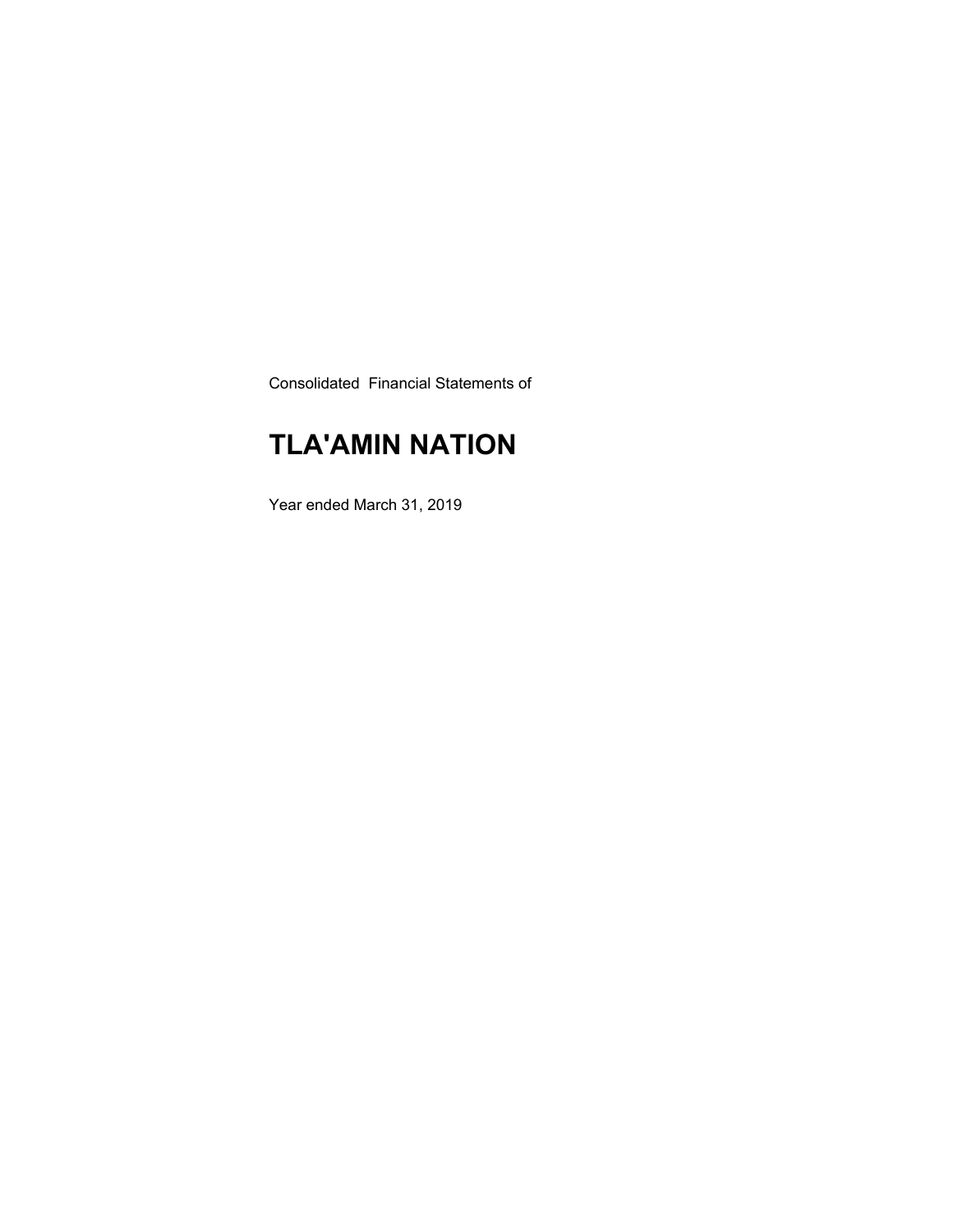#### **MANAGEMENT'S RESPONSIBILITY FOR FINANCIAL REPORTING**

The accompanying consolidated financial statements of Tla'amin Nation (the "Nation") and all the information in this report are the responsibility of management and have been approved by the Tla'amin Government.

The consolidated financial statements have been prepared by management in accordance with Canadian public sector accounting standards. Financial statements are not precise since they include certain amounts based on estimates and judgments. When alternative accounting methods exist, management has chosen those it deems most appropriate in the circumstances, in order to ensure that the financial statements are presented fairly, in all material respects, including the consolidated financial position of the Nation and the results of its consolidated operations and its consolidated cash flows.

The Nation maintains systems of internal accounting and administrative controls of high quality, consistent with reasonable cost. Such systems are designed to provide reasonable assurance that the financial information is relevant, reliable and accurate and the Nation's assets are appropriately accounted for and adequately safeguarded.

The Tla'amin Government, represented by the elected Hegus and Legislators, are responsible for ensuring that management fulfills its responsibilities for financial reporting and is ultimately responsible for reviewing and approving the financial statements. Hegus and Legislators meet periodically with management, as well as the external auditors, to discuss internal controls over the financial reporting issues, to satisfy themselves that each party is properly discharging their responsibilities, and to review the annual report, the financial statements and the external auditors' report. Hegus and Legislators take this information into consideration when approving the financial statements for issuance to the Nation's citizens. In addition, Hegus and Legislators also consider the engagement of the Nation's external auditors.

The consolidated financial statements have been audited by KPMG LLP in accordance with Canadian generally accepted auditing standards on behalf of the Nation's citizens. KPMG LLP have full access to Hequs and Legislators.

Hegus

Chair. Finance Committee

**Chief Financial Officer** 

Legislator

July 26, 2019

| Legislator |  |
|------------|--|
|            |  |
| Legislator |  |
|            |  |
| Legislator |  |
|            |  |
| Legislator |  |
|            |  |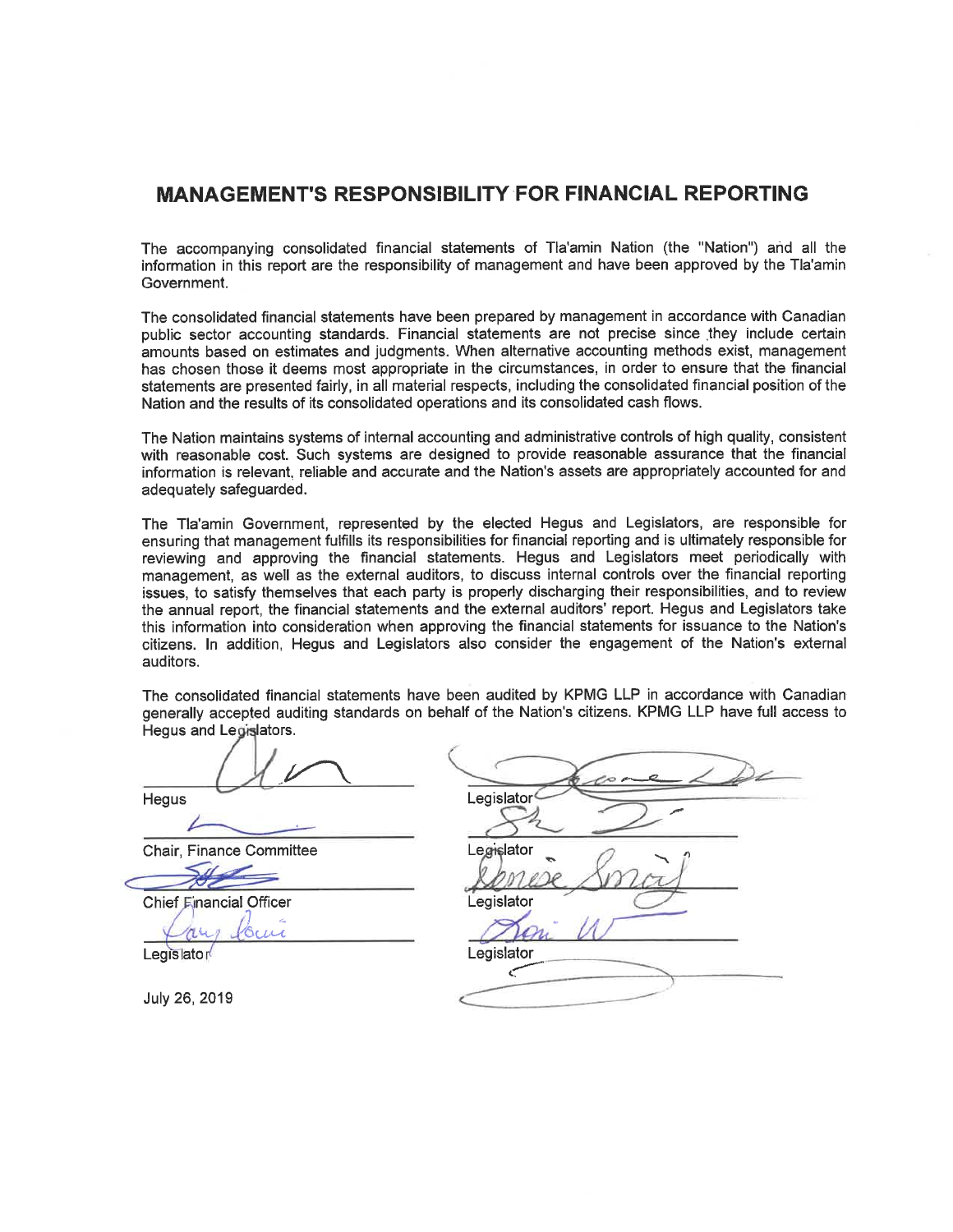

KPMG LLP 200-3200 Richter Street Kelowna BC V1W 5K9 Canada Telephone (250) 979-7150 Fax (250) 763-0044

### **INDEPENDENT AUDITORS' REPORT**

To the Tla'amin Government and Tla'amin Nation Citizens

#### *Opinion*

We have audited the consolidated financial statements of Tla'amin Nation (the "Nation"), which comprise:

- the consolidated statement of financial position as at March 31, 2019
- the consolidated statement of operations and accumulated surplus for the year then ended
- the consolidated statement of changes in net financial assets (debt) for the year then ended
- the consolidated statement of remeasurement gains and losses for the year then ended
- the consolidated statement of cash flows for the year then ended
- and notes to the consolidated financial statements, including a summary of significant accounting policies

(Hereinafter referred to as the "financial statements").

In our opinion, the accompanying consolidated financial statements present fairly, in all material respects, the consolidated financial position of Tla'amin Nation as at March 31, 2019, and its consolidated results of operations, its consolidated changes in net financial assets (debt), its consolidated remeasurement gains and losses and its consolidated cash flows for the year then ended in accordance with Canadian public sector accounting standards.

#### *Basis for Opinion*

We conducted our audit in accordance with Canadian generally accepted auditing standards. Our responsibilities under those standards are further described in the **"Auditors' Responsibilities for the Audit of the Financial Statements"** section of our auditors' report.

We are independent of Tla'amin Nation in accordance with the ethical requirements that are relevant to our audit of the financial statements in Canada and we have fulfilled our other ethical responsibilities in accordance with these requirements.

We believe that the audit evidence we have obtained is sufficient and appropriate to provide a basis for our opinion.

*KPMG LLP, is a Canadian limited liability partnership and a member firm of the KPMG network of independent member firms affiliated with KPMG International, a Swiss cooperative. KPMG Canada provides services to KPMG LLP.*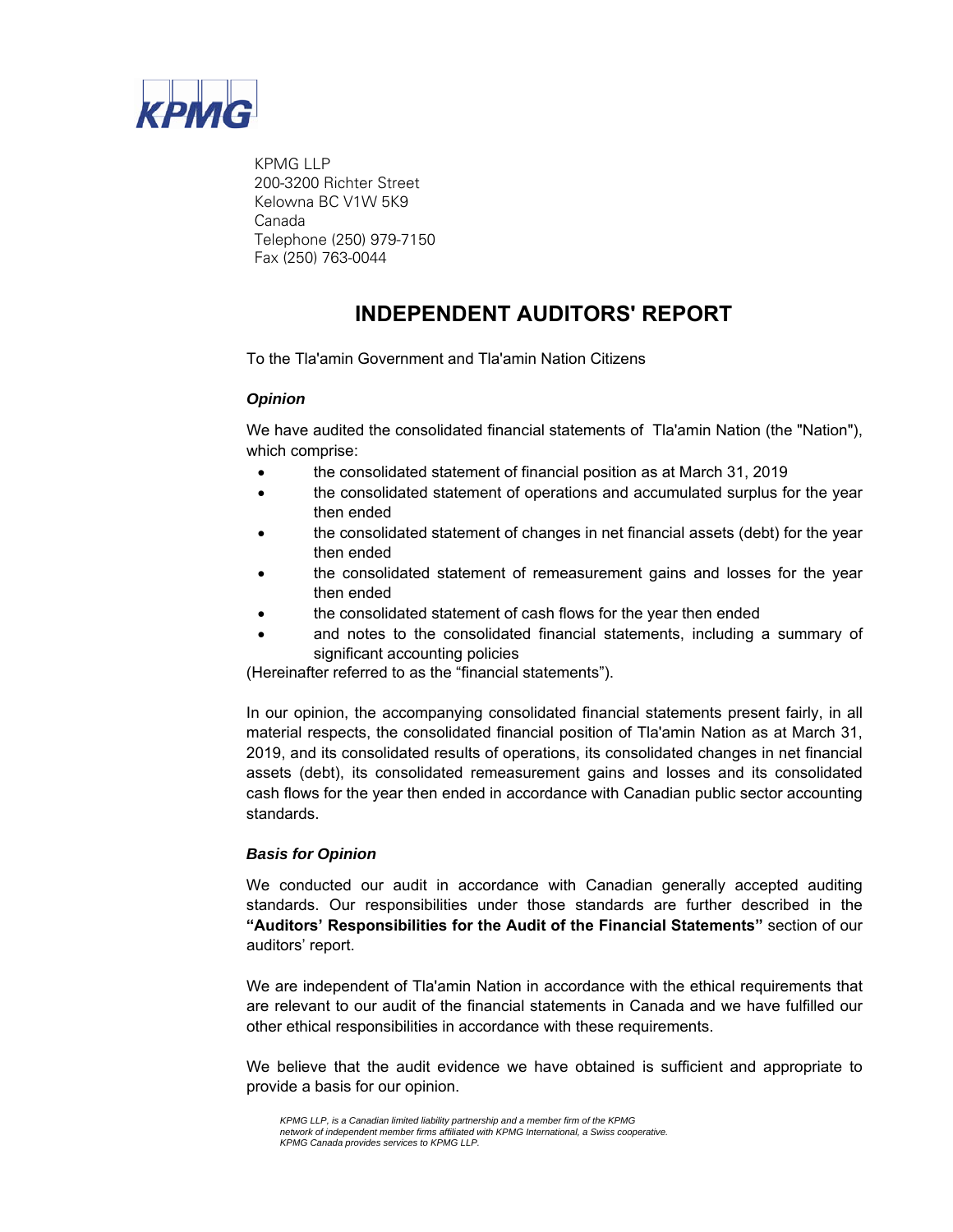

#### *Responsibilities of Management and Those Charged with Governance for the Financial Statements*

Management is responsible for the preparation and fair presentation of the financial statements in accordance with Canadian public sector accounting standards, and for such internal control as management determines is necessary to enable the preparation of financial statements that are free from material misstatement, whether due to fraud or error.

In preparing the financial statements, management is responsible for assessing Tla'amin Nation's ability to continue as a going concern, disclosing, as applicable, matters related to going concern and using the going concern basis of accounting unless management either intends to liquidate or to cease operations, or has no realistic alternative to do so.

Those charged with governance are responsible for overseeing Tla'amin Nation's financial reporting process.

#### *Auditors' Responsibilities for the Audit of the Financial Statements*

Our objectives are to obtain reasonable assurance about whether the financial statements as a whole are free from material misstatement, whether due to fraud or error, and to issue an auditors' report that includes our opinion.

Reasonable assurance is a high level of assurance, but is not a guarantee that an audit conducted in accordance with Canadian generally accepted auditing standards will always detect a material misstatement when it exists.

Misstatements can arise from fraud or error and are considered material if, individually or in the aggregate, they could reasonably be expected to influence the economic decisions of users taken on the basis of the financial statements.

As part of an audit in accordance with Canadian generally accepted auditing standards, we exercise professional judgement and maintain professional skepticism throughout the audit.

We also:

 Identify and assess the risks of material misstatement of the financial statements, whether due to fraud or error, design and perform audit procedures responsive to those risks, and obtain audit evidence that is sufficient and appropriate to provide a basis for our opinion.

The risk of not detecting a material misstatement resulting from fraud is higher than for one resulting from error, as fraud may involve collusion, forgery, intentional omissions, misrepresentations, or the override of internal control.

 Obtain an understanding of internal control relevant to the audit in order to design audit procedures that are appropriate in the circumstances, but not for the purpose of expressing an opinion on the effectiveness of Tla'amin Nation's internal control.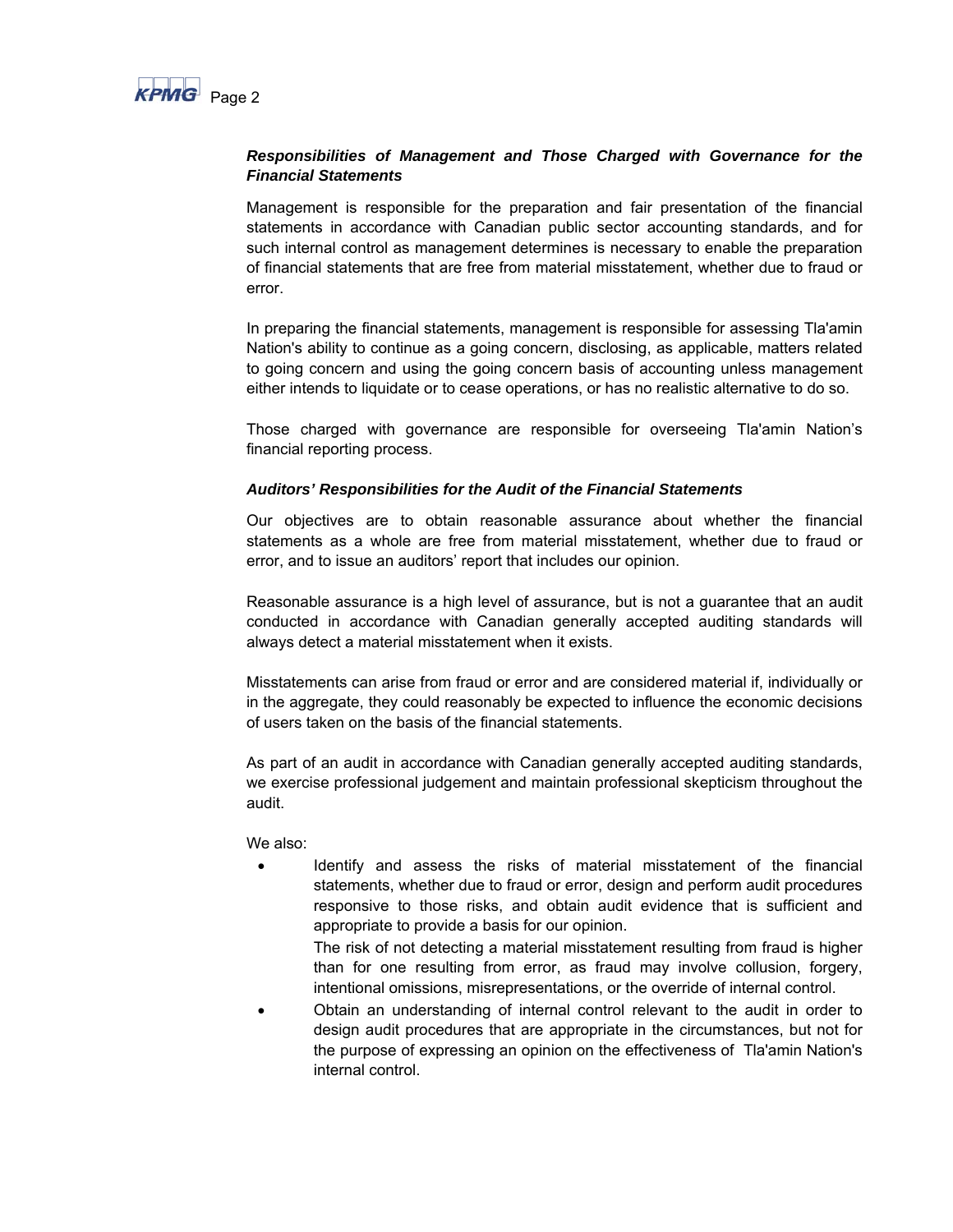

- Evaluate the appropriateness of accounting policies used and the reasonableness of accounting estimates and related disclosures made by management.
- Conclude on the appropriateness of management's use of the going concern basis of accounting and, based on the audit evidence obtained, whether a material uncertainty exists related to events or conditions that may cast a significant doubt on Tla'amin Nation's ability to continue as a going concern. If we conclude that a material uncertainty exists, we are required to draw attention in our auditors' report to the related disclosures in the financial statements or, if such disclosures are inadequate, to modify our opinion. Our conclusions are based on the audit evidence obtained up to the date of our auditors' report. However, future events or conditions may cause Tla'amin Nation to cease to continue as a going concern.
- Evaluate the overall presentation, structure and content of the financial statements, including the disclosures, and whether the financial statements represent the underlying transactions and events in a manner that achieves fair presentation.
- Communicate with those charged with governance regarding, among other matters, the planned scope and timing of the audit and significant audit findings, including any significant deficiencies in internal control that we identify during our audit.
- Obtain sufficient appropriate audit evidence regarding the financial information of the entities or business activities within the group to express an opinion of the financial statements. We are responsible for the direction, supervision and performance of the group audit. We remain solely responsible for our audit opinion.

KYMG HP

Chartered Professional Accountants

Kelowna, Canada July 26, 2019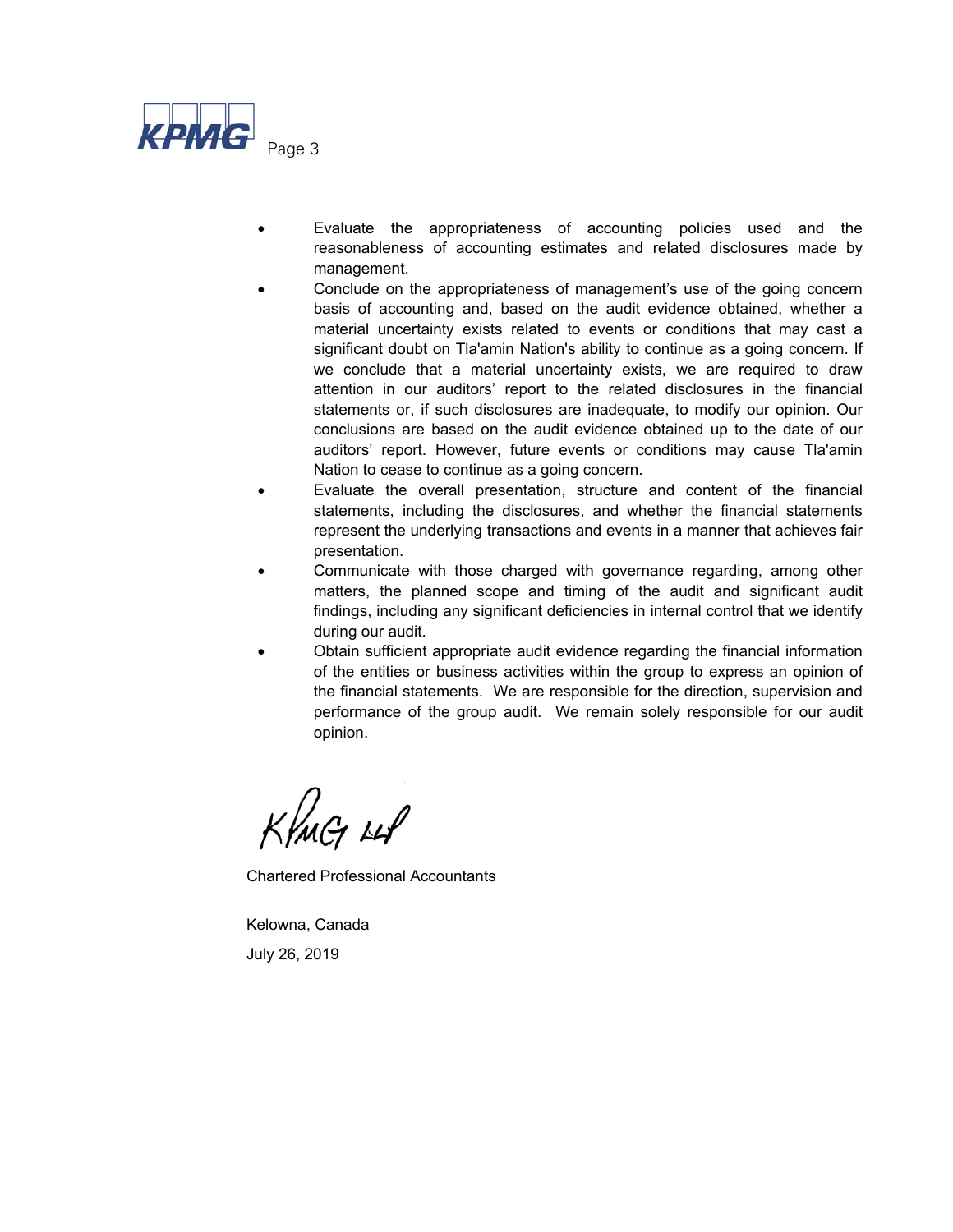**Consolidated Statement of Financial Position** 

March 31, 2019, with comparative information for 2018

|                                              |    | 2019         |     | 2018        |
|----------------------------------------------|----|--------------|-----|-------------|
| <b>Financial Assets</b>                      |    |              |     |             |
| Cash and cash equivalents (note 2)           | \$ | 4,812,689    | s.  | 1,665,898   |
| Restricted cash and investments (note 2)     |    | 14,717,582   |     | 13,429,118  |
| Accounts receivable (note 3)                 |    | 2,516,341    |     | 1,806,942   |
| Investments (note 4)                         |    | 1,090,815    |     | 2,366,567   |
| Investments in business enterprises (note 5) |    | 2,020,092    |     | (1,376,009) |
|                                              |    | 25, 157, 519 |     | 17,892,516  |
| <b>Liabilities</b>                           |    |              |     |             |
| Accounts payable and accrued liabilities     |    | 1,276,064    |     | 1,881,138   |
| Deferred revenue (note 7)                    |    | 930,936      |     | 201,500     |
| Term debt (note 8)                           |    | 16,310,603   |     | 17,737,503  |
| Replacement reserve (note 9)                 |    | 90,824       |     | 66,537      |
|                                              |    | 18,608,427   |     | 19,886,678  |
| Net financial assets (debt)                  |    | 6,549,092    |     | (1,994,162) |
| <b>Non-Financial Assets</b>                  |    |              |     |             |
| Tangible capital assets (note 10)            |    | 20,162,068   |     | 18,375,780  |
| Prepaid expenses and deposits                |    | 195,046      |     | 177,388     |
|                                              |    | 20,357,114   |     | 18,553,168  |
| <b>Accumulated surplus</b>                   | S. | 26,906,206   | S.  | 16,559,006  |
| Accumulated surplus is comprised of:         |    |              |     |             |
| Accumulated surplus (note 11)                | \$ | 26,749,172   | \$  | 16,484,732  |
| Accumulated remeasurement gain               |    | 157,034      |     | 74,274      |
|                                              | S. | 26,906,206   | \$. | 16,559,006  |
|                                              |    |              |     |             |

Contingencies (note 14)

On behalf of the Tla'amin Government:

ò,

**Hegus** 

Chair, Finance Committee

**Chief Financial Officer** 

our ā U.

Legislato Legistator

Legislato

Legislator

Legislator

J.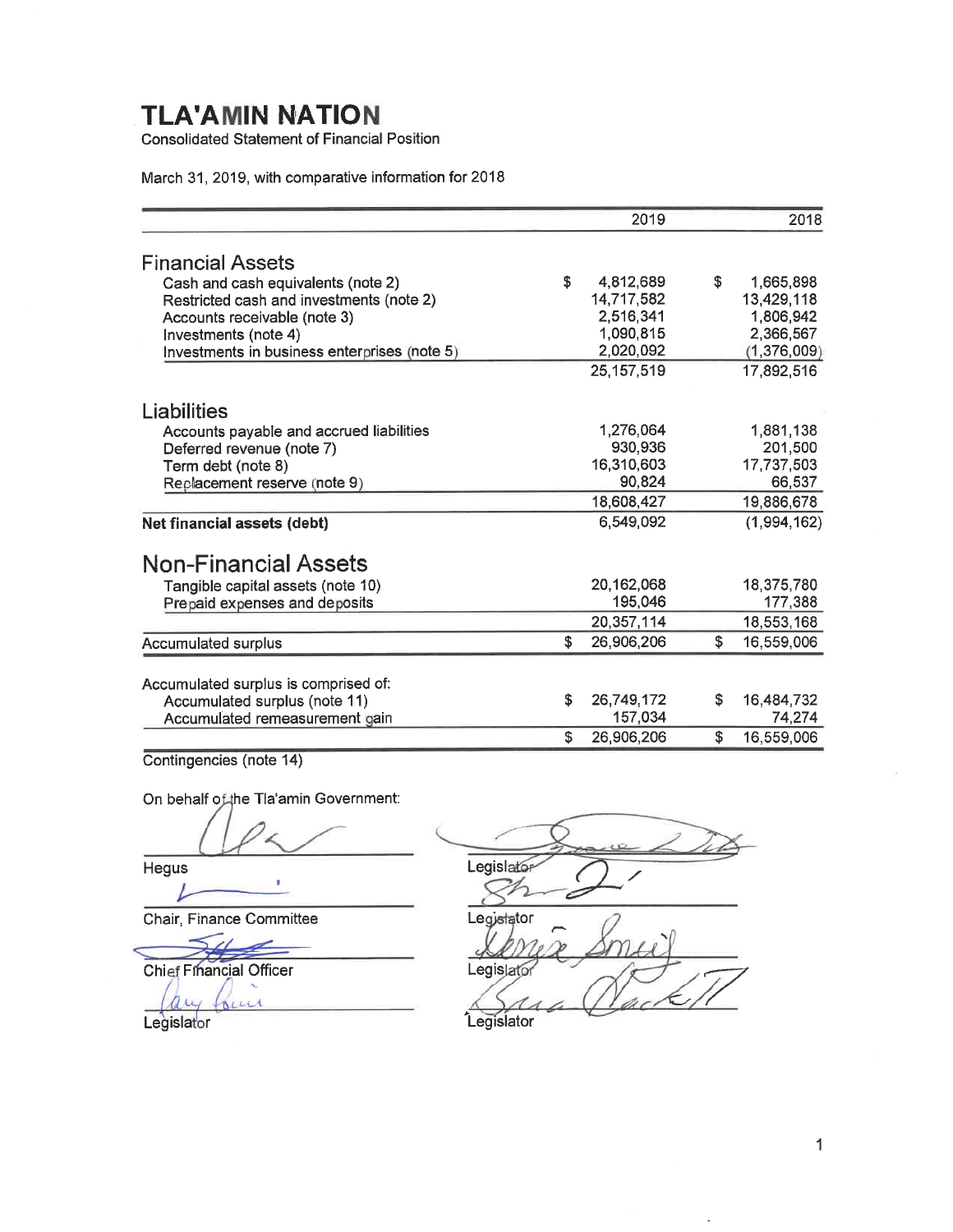Consolidated Statement of Operations and Accumulated Surplus

Year ended March 31, 2019, with comparative information for 2018

|                                            | 2019             |                  |                  |
|--------------------------------------------|------------------|------------------|------------------|
|                                            | <b>Budget</b>    | 2019             | 2018             |
|                                            | (note $1(j)$ )   |                  |                  |
| Revenue:                                   |                  |                  |                  |
| Transfers from other governments:          |                  |                  |                  |
| Indigenous Services Canada                 | \$<br>13,612,552 | \$<br>16,632,474 | \$<br>14,536,158 |
| Transfer to Qames ?ems Tala                |                  |                  |                  |
| Settlement Trust (note 1(e))               | (3,530,434)      | (3,530,434)      | (3,521,532)      |
| Province of British Columbia               | 1,643,177        | 1,465,276        | 1,368,958        |
| Other government                           | 400,622          | 562,238          | 568,502          |
| Canada Mortgage and Housing                |                  |                  |                  |
| Corporation                                | 14,780           | 56,644           | 22,629           |
| Logging                                    | 1,750,000        | 1,328,803        | 3,427,255        |
| Interest                                   | 203,000          | 431,718          | 188,090          |
| Rental                                     | 348,700          | 385,470          | 385,213          |
| Property and other taxes                   | 296,000          | 263,826          | 311,098          |
| <b>Fishing licenses</b>                    | 75,000           | 78,872           | 94,938           |
| Other                                      | 2,305,023        | 1,865,450        | 1,495,940        |
| Equity in earnings (loss) of business      |                  |                  |                  |
| enterprises (note 5)                       |                  | 4,628,879        | (1,802,725)      |
|                                            | 17,118,420       | 24,169,216       | 17,074,524       |
| Expenses (Schedule 1):                     |                  |                  |                  |
| Administration                             | 3,766,899        | 4,198,183        | 4,179,652        |
| Education                                  | 2,357,269        | 2,198,786        | 2,154,974        |
| Health                                     | 2,694,013        | 2,825,740        | 2,503,877        |
| Housing                                    | 869,833          | 1,134,532        | 633,525          |
| Infrastructure                             | 717,348          | 833,738          | 857,499          |
| Land and resources                         | 1,119,361        | 1,384,372        | 1,164,384        |
| Social development                         | 899,848          | 948,915          | 913,986          |
| Social housing                             | 71,755           | 125,601          | 82,802           |
| <b>Taxation</b>                            | 275,022          | 254,909          | 233,984          |
|                                            | 12,771,348       | 13,904,776       | 12,724,683       |
| Surplus                                    | \$<br>4,347,072  | 10,264,440       | 4,349,841        |
| Accumulated surplus, beginning of the year |                  | 16,484,732       | 12,134,891       |
| Accumulated surplus, end of year           |                  | \$<br>26,749,172 | \$<br>16,484,732 |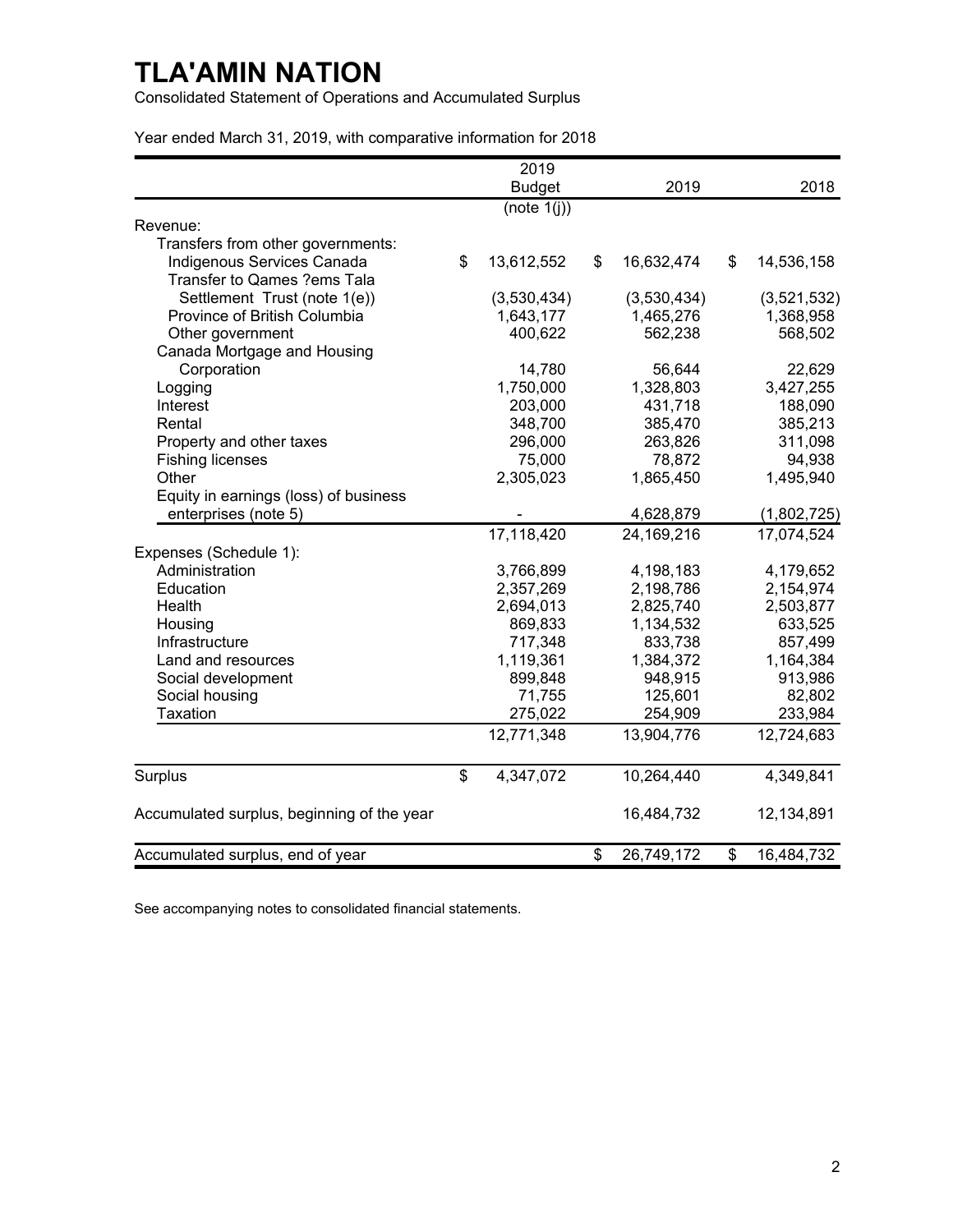Consolidated Statement of Changes in Net Financial Assets (Debt)

Year ended March 31, 2019, with comparative information for 2018

|                                                                                                                       | 2019<br><b>Budget</b>           |    | 2019                                    | 2018                            |
|-----------------------------------------------------------------------------------------------------------------------|---------------------------------|----|-----------------------------------------|---------------------------------|
|                                                                                                                       | (note $1(i)$ )                  |    |                                         |                                 |
| Surplus                                                                                                               | \$<br>4,347,072                 | \$ | 10,264,440                              | \$<br>4,349,841                 |
| Changes to non-financial assets:<br>Acquisition of tangible capital assets<br>Amortization of tangible capital assets | (500,000)<br>825,000<br>325,000 |    | (2,852,639)<br>1,066,351<br>(1,786,288) | (954,786)<br>950,092<br>(4,694) |
| Net (acquisition) use of prepaid expenses<br>and deposits                                                             |                                 |    | (17, 658)                               | 177                             |
|                                                                                                                       |                                 |    | 8,460,494                               | 4,345,324                       |
| Net remeasurement gains (losses)                                                                                      |                                 |    | 82,760                                  | (28,072)                        |
| Increase in net financial assets                                                                                      | \$<br>4,672,072                 |    | 8,543,254                               | 4,317,252                       |
| Net debt, beginning of year                                                                                           |                                 |    | (1,994,162)                             | (6,311,414)                     |
| Net financial assets (debt), end of year                                                                              |                                 | S  | 6,549,092                               | \$<br>(1,994,162)               |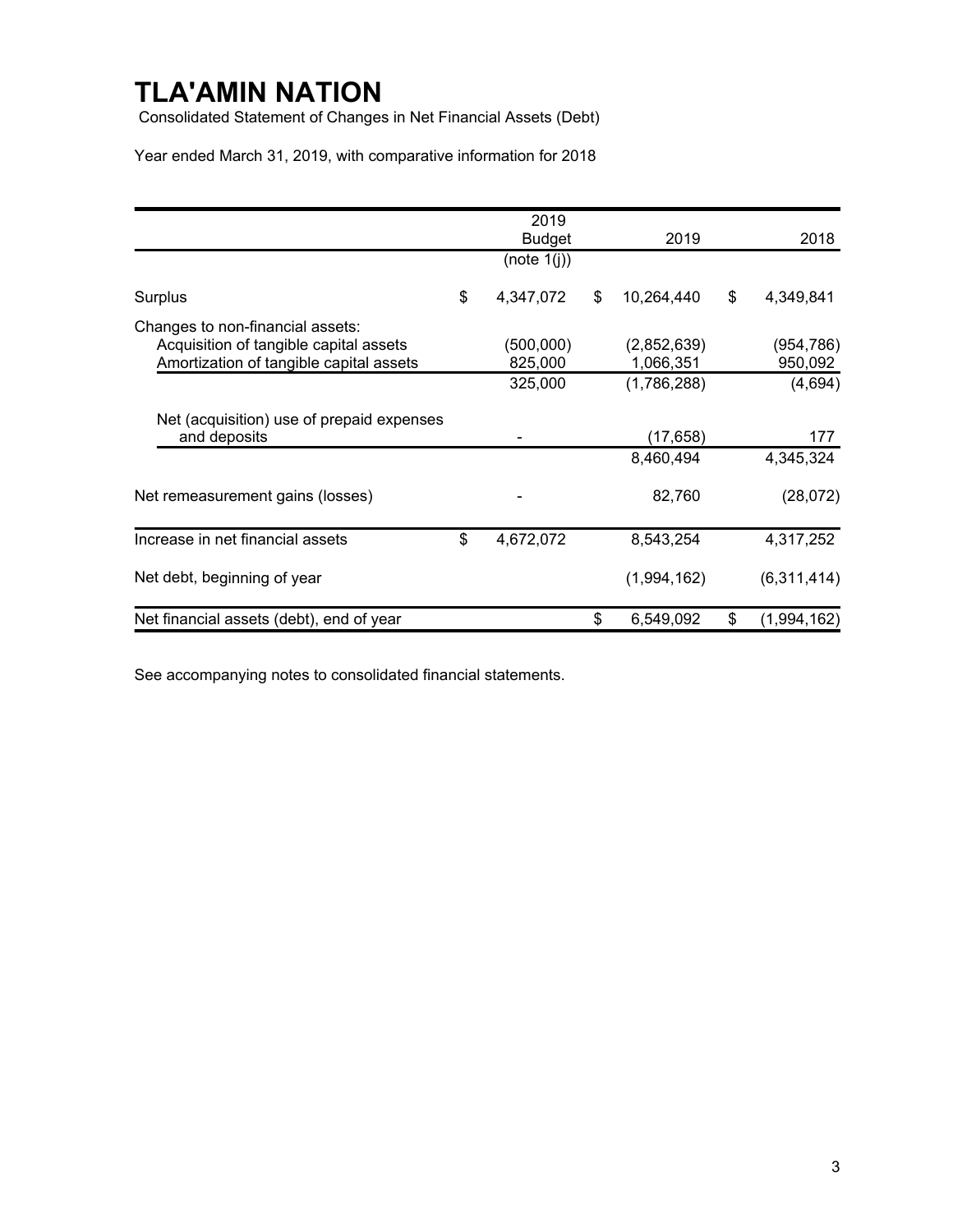Consolidated Statement of Remeasurement Gains and Losses

Year ended March 31, 2019, with comparative information for 2018

|                                                                                                              | 2019                   |    | 2018                |
|--------------------------------------------------------------------------------------------------------------|------------------------|----|---------------------|
| Portfolio investments:<br>Accumulated remeasurement gain,<br>beginning of year<br>Net unrealized gain (loss) | \$<br>74.274<br>82.760 | \$ | 102.346<br>(28,072) |
| Accumulated measurement gain, end of year                                                                    | 157.034                | S  | 74.274              |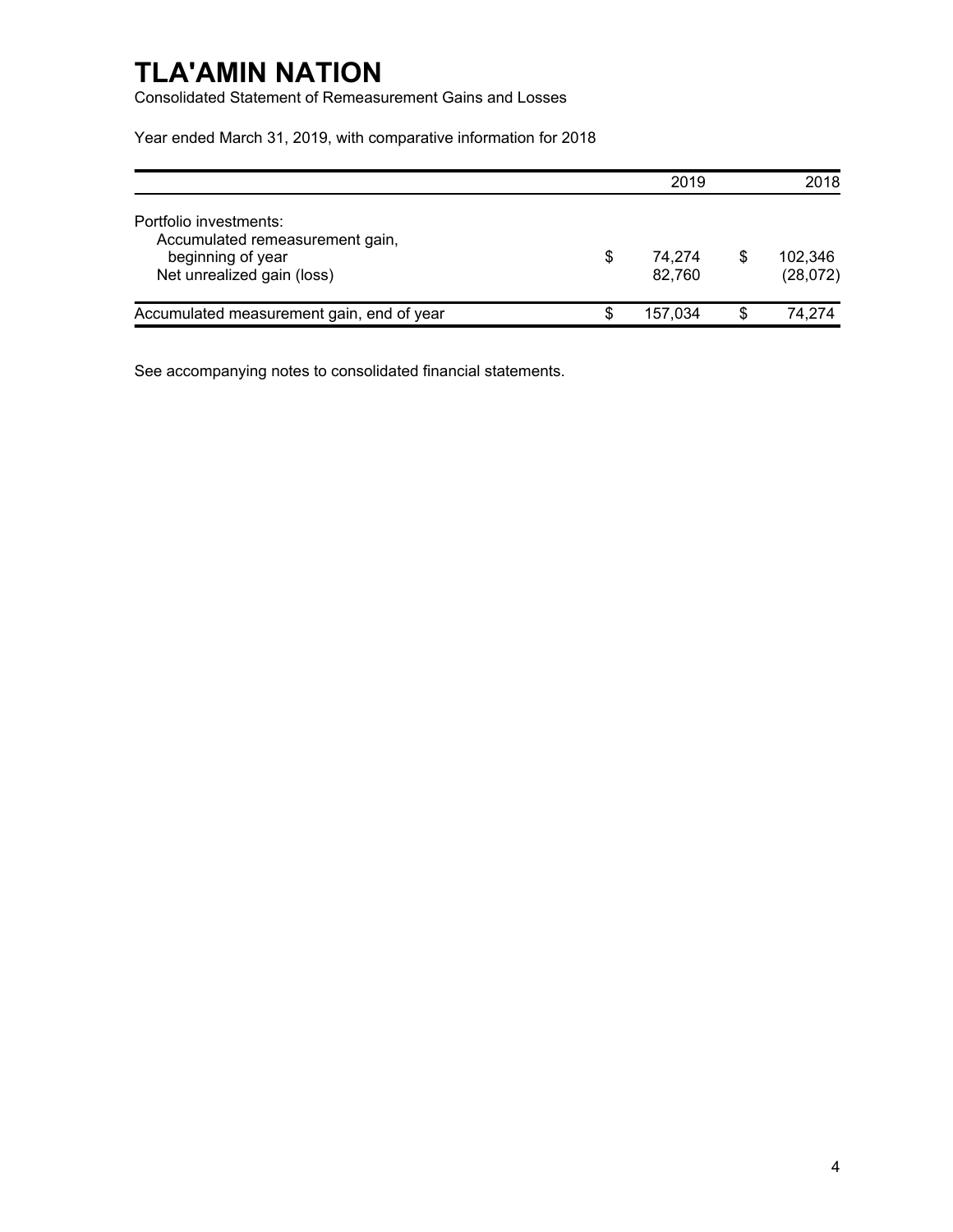Consolidated Statement of Cash Flows

Year ended March 31, 2019, with comparative information for 2018

|                                                                          | 2019             | 2018              |
|--------------------------------------------------------------------------|------------------|-------------------|
| Cash provided by (used in):                                              |                  |                   |
| Operating activities:                                                    |                  |                   |
| Net cash received from Department of Indigenous                          |                  |                   |
| Services Canada                                                          | \$<br>11,443,085 | \$<br>11,323,126  |
| Cash received from grants, property taxes, user fees,                    |                  |                   |
| rent and other revenue                                                   | 6,912,982        | 5,518,760         |
| Cash paid to employees and suppliers                                     | (12, 591, 972)   | (11, 285, 114)    |
| Interest received                                                        | 431,718          | 188,090           |
| Interest paid                                                            | (762, 261)       | (822, 279)        |
|                                                                          | 5,433,552        | 4,922,583         |
| Financing activities:                                                    |                  |                   |
| Repayment of term debt                                                   | (1,426,900)      | (1,361,971)       |
| Net cash paid from replacement reserves                                  | (27, 639)        | (6, 329)          |
|                                                                          | (1,454,539)      | (1,368,300)       |
| Capital activities:                                                      |                  |                   |
| Acquisition of tangible capital assets                                   | (521, 367)       | (954, 786)        |
|                                                                          | (521, 367)       | (954, 786)        |
|                                                                          |                  |                   |
| Investing activities:<br>Net increase in restricted cash and investments | (1,205,702)      | (4,306,334)       |
| Net advances (to) from investments                                       | (337, 931)       | 447,290           |
| Net advances from business enterprises                                   | 1,232,778        | 708,498           |
|                                                                          | (310, 855)       | (3, 150, 546)     |
|                                                                          |                  |                   |
| Increase (decrease) in cash and cash equivalents                         | 3,146,791        | (551,049)         |
| Cash and cash equivalents, beginning of year                             | 1,665,898        | 2,216,947         |
| Cash and cash equivalents, end of year                                   | \$<br>4,812,689  | \$<br>1,665,898   |
|                                                                          |                  |                   |
| Non-cash investing, financing and capital activities:                    |                  |                   |
| Equity in earnings (loss) of business enterprises (note 5)               | \$<br>4,628,879  | \$<br>(1,802,725) |
| Net partnership earnings (loss) (note 4)                                 | 561,317          | 623,676           |
| Replacement reserve, appropriation                                       | 51,926           | 21,327            |
| Replacement reserve, matured unit adjustment                             |                  | 32,634            |
| Fair value of contributed land                                           | 2,331,272        |                   |
| Net remeasurement gain (loss) on portfolio investments                   | 82,760           | (28,072)          |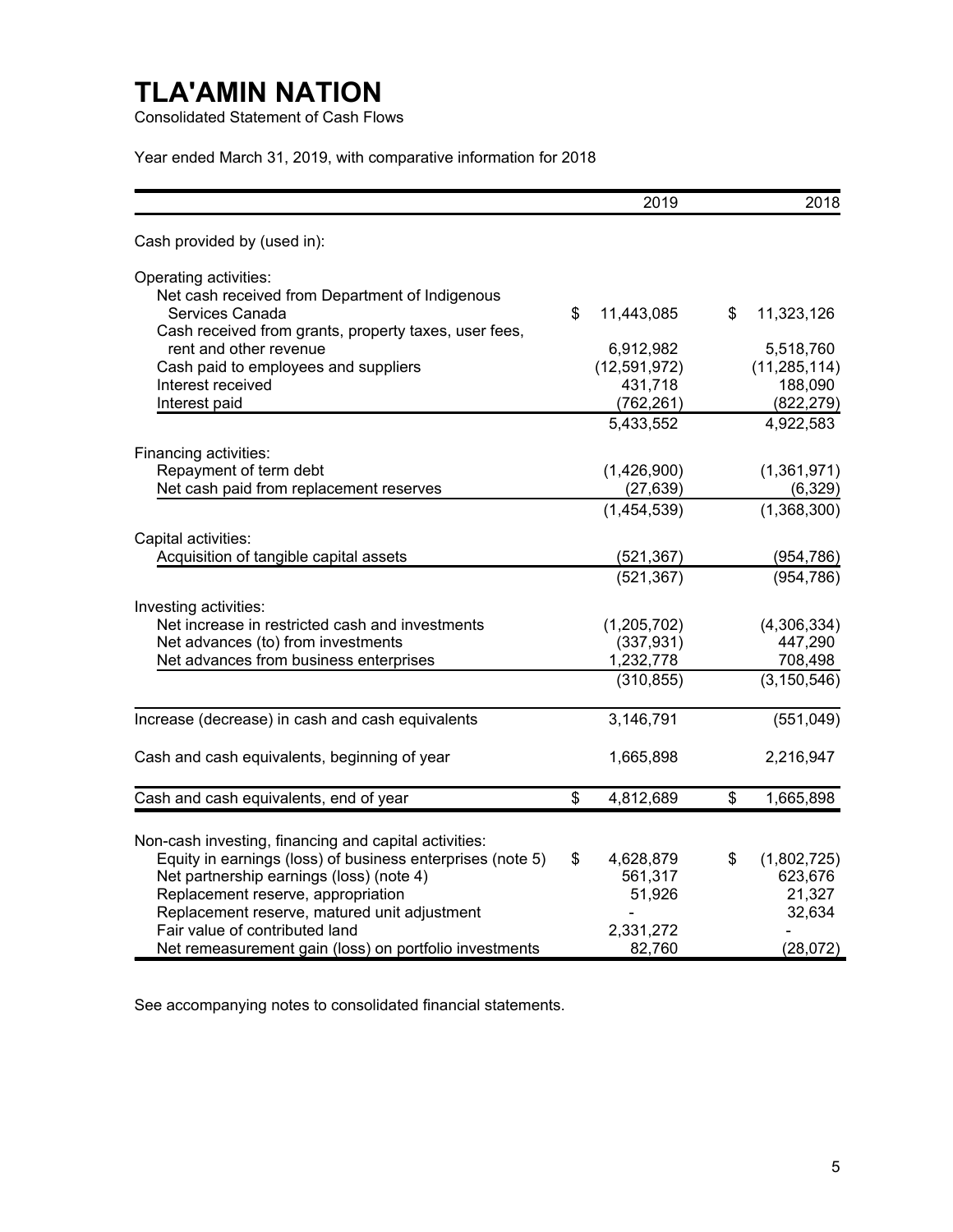Notes to Consolidated Financial Statements

Year ended March 31, 2019

Tla'amin Nation (the "Nation") is an indigenous Coast Salish Nation located along the northern part of British Columbia's Sunshine Coast. The Nation is self-governing through a treaty settlement (the Tla'amin Final Agreement) between the Nation and the Governments of Canada and British Columbia. The Tla'amin Government is represented by an elected Hegus and Legislators and is the governing and taxation authority for the Nation.

The Tla'amin Final Agreement, a treaty and land claims agreement between the Nation and the Governments of Canada and British Columbia, became effective April 5, 2016. The Tla'amin Final Agreement constituted a full and final settlement with respect to the Tla'amin Nation's aboriginal rights, including aboriginal title, in Canada.

#### **1. Basis of presentation and significant accounting policies:**

These consolidated financial statements include the assets, liabilities, and results of operations of the Nation and all related entities and organizations subject to its control. No inclusion has been made of assets, liabilities, revenue or expenses of the Nation's citizens, individually or collectively, incorporated or unincorporated, that are not controlled by or are the responsibility of the Nation.

These consolidated financial statements have been prepared in accordance with Canadian generally accepted accounting principles for governments, as established by the Canadian Public Sector Accounting Board ("PSAB"), which encompasses the following significant accounting principles:

(a) Fund accounting:

The Nation uses fund accounting procedures, which results in a self-balancing set of accounts for each fund established by legal, contractual or voluntary actions. The various funds have been consolidated for presentation in these financial statements.

(b) Reporting entity and basis of consolidation and partnerships:

The Nation's reporting entity includes the Tla'amin Nation and all related entities, which are accountable for the administration of their financial affairs and resources to the Nation and are either owned or controlled by the Nation.

i) Consolidated entities:

The Sliammon Treaty Society was wound-up effective July 22, 2018, and the Nation assumed all rights, title and interest in all assets of the Society, and agreed to pay, discharge, and perform all obligations debts and liabilities of the Society.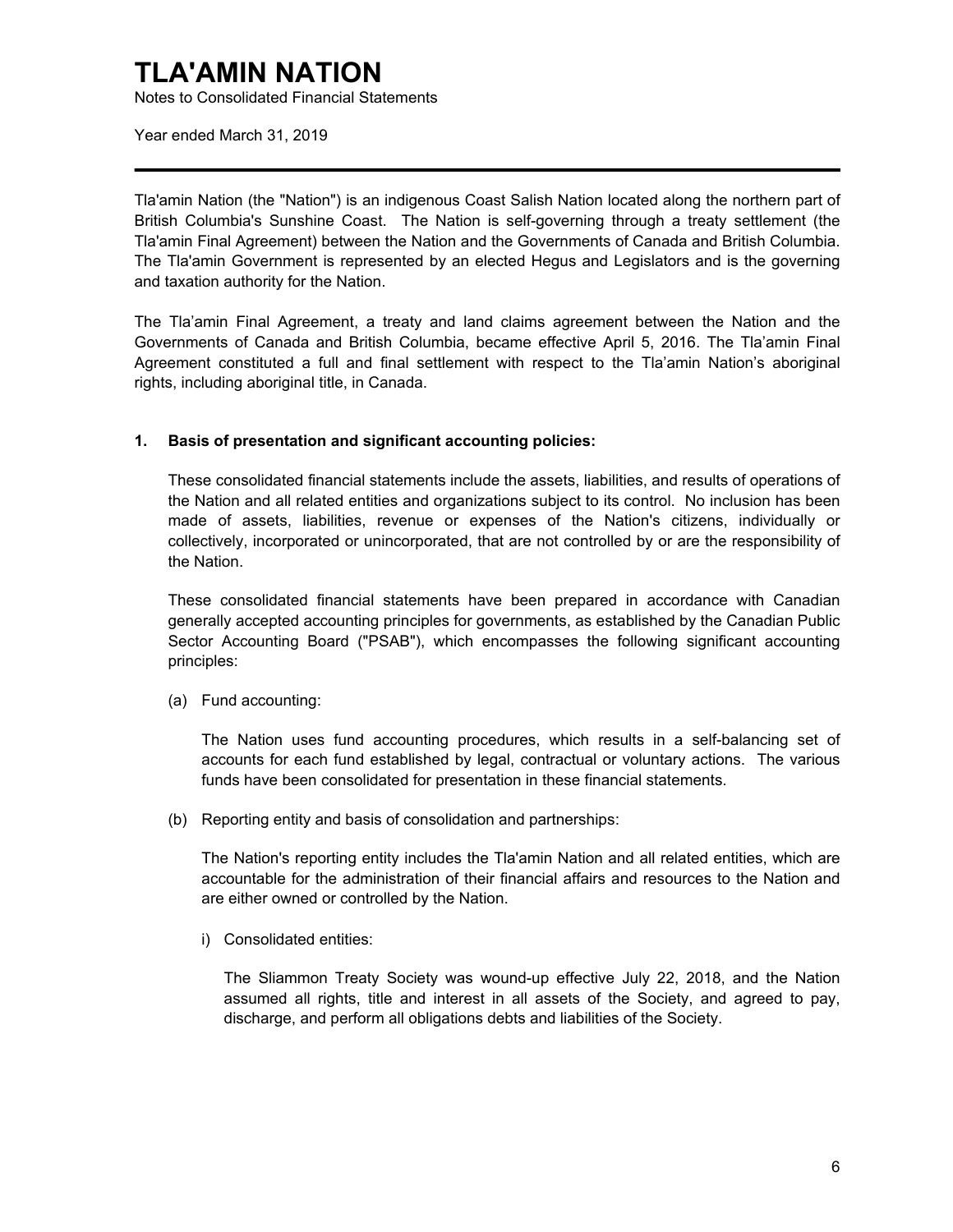Notes to Consolidated Financial Statements (continued)

Year ended March 31, 2019

#### **1. Basis of presentation and significant accounting policies (continued):**

- (b) Reporting entity and basis of consolidation and partnerships (continued):
	- ii) Investment in government business enterprises and partnerships:

The Nation records its investments in government business enterprises (GBE) and government business partnerships (GBP) on a modified equity basis. Under the modified equity basis, the GBE's and GBP's accounting policies are not adjusted to conform with those of the Nation and inter-organizational transactions and balances are not eliminated. The Nation recognizes its equity interest in the annual earnings or loss of the GBE's and GBP's in its consolidated statement of operations with a corresponding increase or decrease in its investment asset account. Any dividends or other cash distributions that the Nation may receive from the GBE's and GBP's will be reflected as deductions in the investment asset account.

The Nation's government business enterprises investments consist of the following, all with a 100% interest:

Tla'amin Holdings Inc. Tla'amin Capital Assets Inc. Tla'amin Timber Products Ltd. Grace Harbour Oyster Company Ltd. (inactive as at March 31, 2019)

The Nation's government business partnerships investments consist of following: Tla'amin Holdings Limited Partnership - 99.99% interest Thichum Forest Products Limited Partnership - 99.99% interest

iii) Investments:

Investments in entities in which the Nation does not control individually or jointly are recorded at acquisition cost. If there has been an other than temporary decline in the value of an investment, the investment is written down to its net realizable value. Investments in entities in which the Nation does not control but has joint control or significant influence in operations are accounted for, similar to government business partnerships, using the modified equity method.

(c) Cash and cash equivalents:

Cash and cash equivalents includes cash and investments in highly liquid money market funds, readily convertible to cash.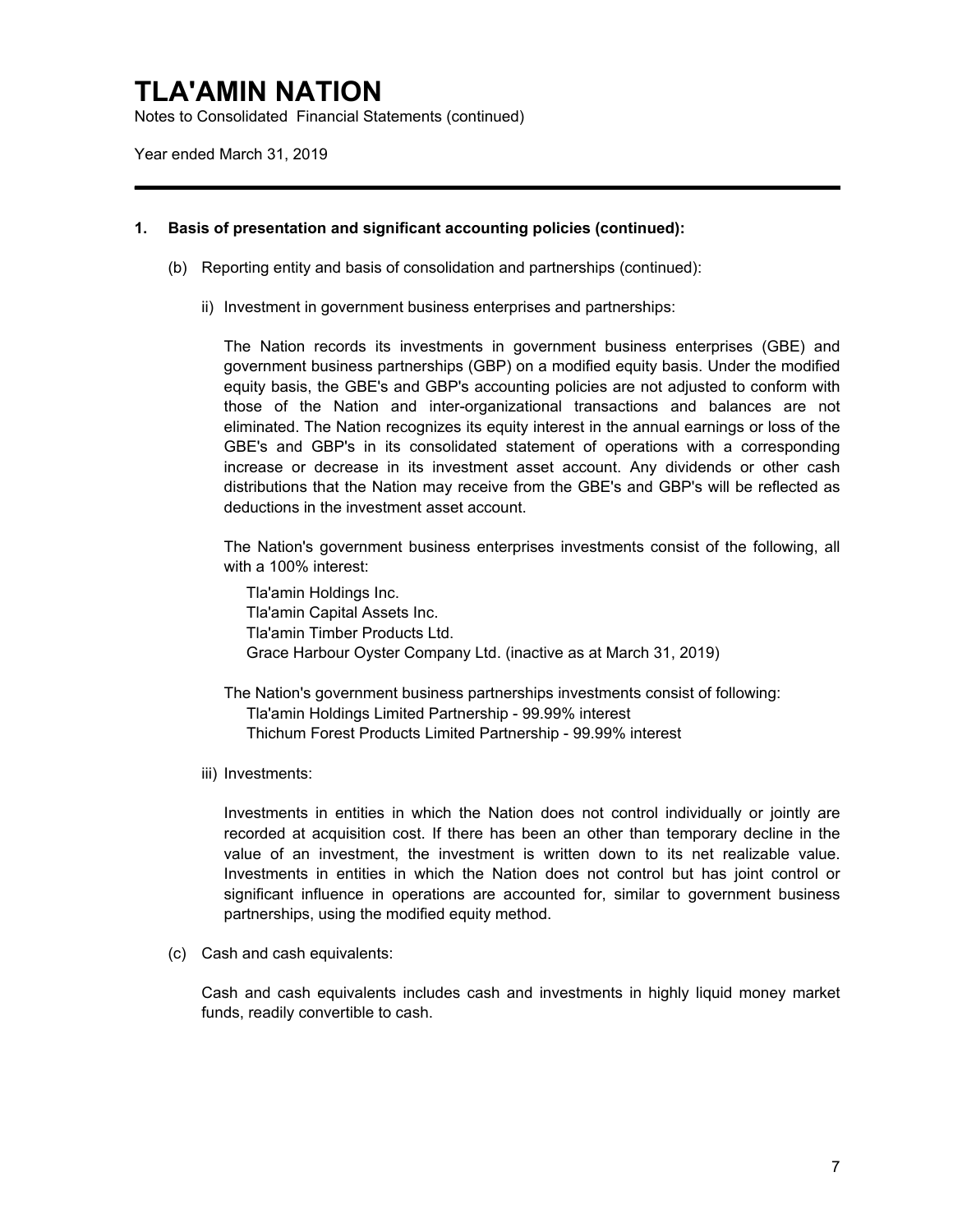Notes to Consolidated Financial Statements (continued)

Year ended March 31, 2019

#### **1. Basis of presentation and significant accounting policies (continued):**

(d) Tangible capital assets:

Tangible capital assets are recorded at cost, less accumulated amortization. Cost includes all costs directly attributable to acquisition or construction of the tangible capital asset including transportation costs, installation costs, design and engineering fees, legal fees and site preparation costs. Contributed tangible capital assets are recorded at fair value at the time of the donation with a corresponding amount recorded as revenue. Tangible capital assets under construction are not amortized until the asset is available for use.

Tangible capital assets are amortized annually over their expected useful lives using the declining balance or the straight-line method at the following rates:

| Asset                      | Method                              | Amount    |
|----------------------------|-------------------------------------|-----------|
| Buildings and improvements | Declining balance and straight-line | $4 - 20%$ |
| Infrastructure             | Declining balance                   | 4%        |
| Equipment                  | Declining balance and straight-line | 10-100%   |

When management determines that a tangible capital asset no longer contributes to the Nation's ability to provide goods and services or that the value of future benefits associated with the tangible capital asset is less than its net book value, the cost of the tangible capital asset is written down to its net recoverable amount.

All intangible assets and items inherited by right of the Nation, such as land, forests, water, natural resources and cultural and historic assets, are not recognized in the Nation's consolidated financial statements.

Settlement lands to which no acquisition costs is attributable have not been assigned any value in the consolidated financial statements.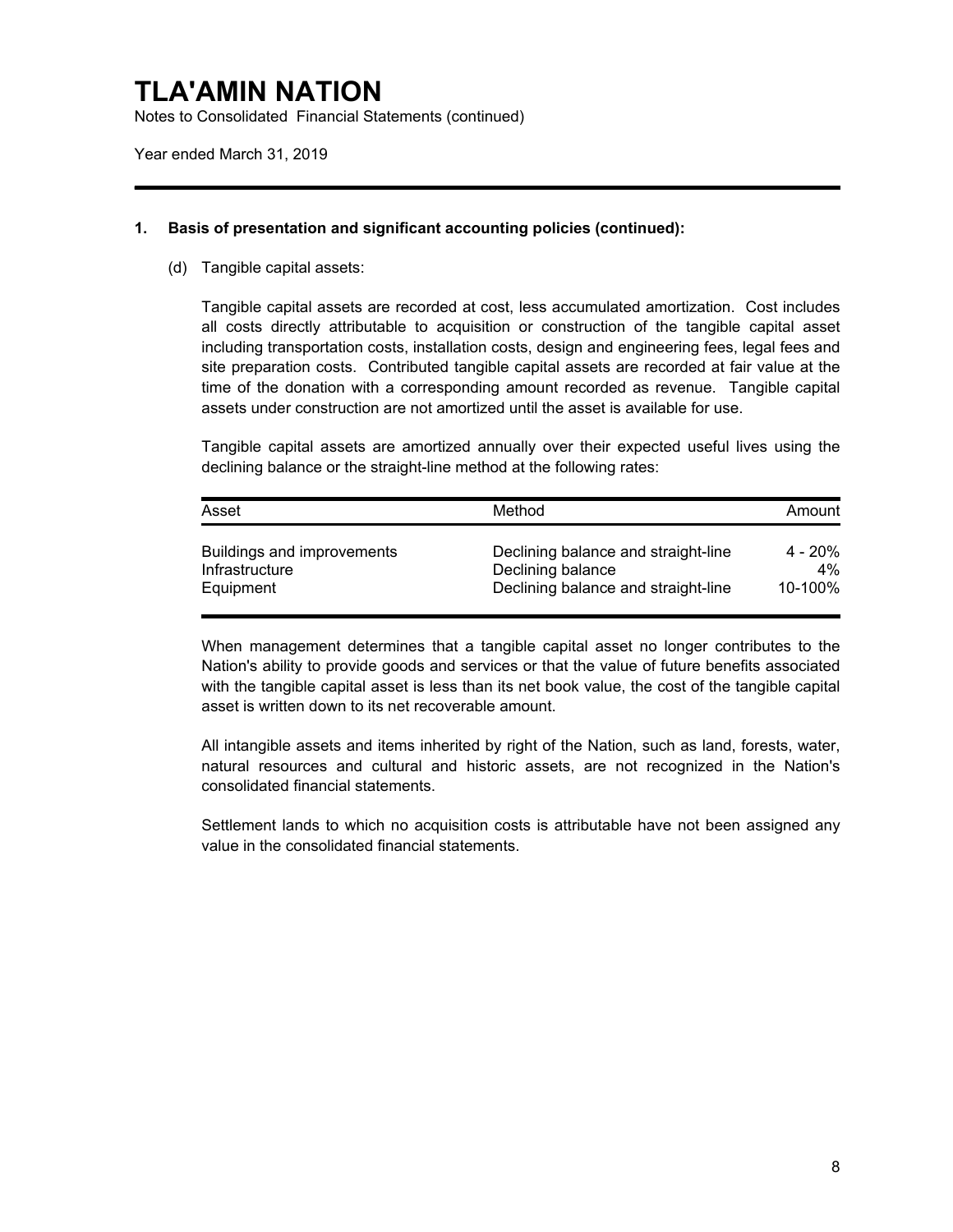Notes to Consolidated Financial Statements (continued)

Year ended March 31, 2019

#### **1. Basis of presentation and significant accounting policies (continued):**

(e) Revenue recognition:

Government transfers and grant revenue are recognized as the Nation becomes entitled to the funding under the terms of applicable funding agreements and is recorded in the period in which the resources are used for the purpose specified in the agreements. Restricted funding received which relates to a subsequent fiscal period or which has stipulations that give rise to an obligation are reported as deferred revenue until the resources are used for the purpose or purposes specified and/or the stipulations giving rise to an obligation have been met.

In connection with the Tla'amin Final Agreement, the Nation receives a total capital transfer of approximately \$41.3 million over a 10 year period. The capital transfer payment (less amounts withheld in respect of the Nation's treaty loan repayment) is immediately transferred to the Qames ?ems Tala Settlement Trust.

Rental and lease revenue is recognized on a monthly basis as income is earned and when collection is reasonable assured. Property and other tax revenues are recognized, net of applicable homeowner grants, at the time the taxes are levied.

The Nation accounts for revenue received from contractual agreements, such as resource royalties, certain grants and other government transfers in the year the proceeds are received or the proceeds are considered receivable and the amount can be reasonably estimated.

Other revenue, including logging, sales of goods and provision of services and fishing licenses are recognized in the period the goods or services are provided and the related proceeds are received or receivable.

(f) Use of estimates:

The preparation of financial statements requires management to make estimates and assumptions that affect the reported amounts of financial and non-financial assets and liabilities and disclosure of contingent assets and liabilities at the date of the financial statements and the reported amounts of revenue and expenses during the reporting period. Actual results could differ from those estimates.

Significant areas requiring management estimates include the recoverable amount of accounts receivable, the recoverable amount of investments and investments in government business enterprises and partnerships and the useful lives of and net future economic benefits associated with tangible capital assets. Management reviews these estimates on a periodic basis and at least annually. Where necessary, management makes adjustments to these benefits prospectively.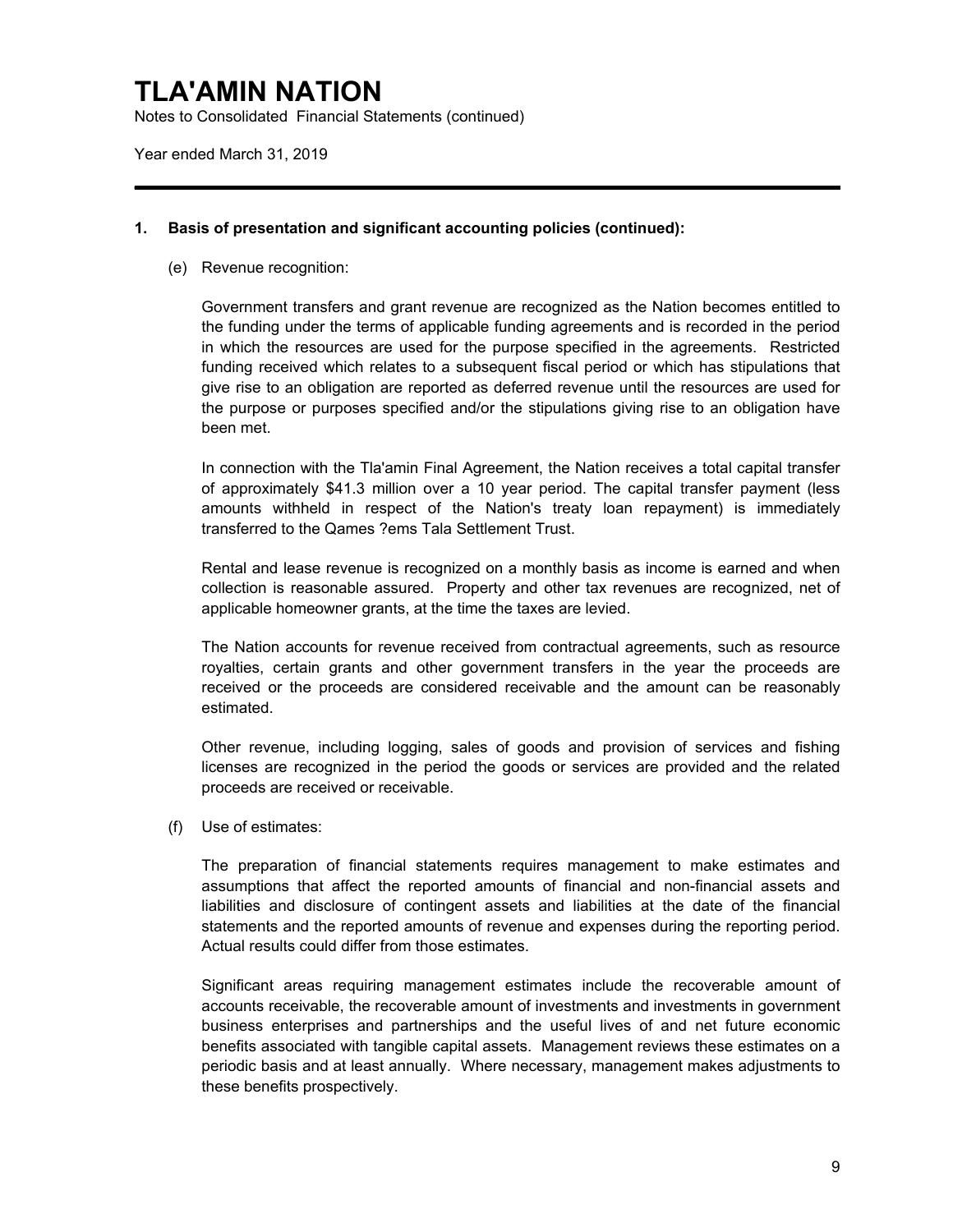Notes to Consolidated Financial Statements (continued)

Year ended March 31, 2019

#### **1. Basis of presentation and significant accounting policies (continued):**

(g) Segmented disclosure:

A segment is defined as a distinguishable activity or group of activities of a government for which it is appropriate to separately report financial information to achieve the objectives of the standard. The Nation has determined the most appropriate basis for classifying segments is by program. Segmented disclosures are provided in note 17 and Schedule 2 to the consolidated financial statements.

(h) Contaminated site liabilities:

Contaminated sites are a result of contamination being introduced into air, soil, water or sediment of a chemical, organic or radioactive material or live organism that exceeds an environmental standard. A liability for remediation of contaminated sites is recognized when an environmental standard exists, contamination exceeds the environmental standard, the Band is directly responsible and accepts responsibility, future economic benefits will be given up and a reasonable estimate can be made. The liability includes all costs directly attributable to remediation activities including post remediation operations, maintenance and monitoring. An expected recoveries from other parties, including other governments, are recorded as a reduction of the liability. As at March 31, 2019, the Nation did not have any significant or measurable contaminated site liabilities.

(i) Financial instruments:

Financial instruments are initially classified upon initial recognition as a fair value or an amortized cost instrument. The fair value category includes investments in equity instruments that are quoted in an active market, and any other items elected by the Nation to be recorded at fair value. All other financial instruments, including financial instruments with related parties, are recorded at amortized cost. Transaction costs directly attributable to the acquisition or issue of a financial instrument are added to the amortized cost or expensed if related to instruments recorded on a fair value basis. The effective interest rate method is used to measure interest for financial instruments recorded at amortized cost.

All financial assets are assessed for impairment on an annual basis. When a decline is determined to be other than temporary, the amount of the loss, calculated as the excess of the net recoverable amount of the asset and its carrying value, is reported in the statement of operations and any unrealized gain is adjusted through the statement of remeasurement gains and losses. When the asset is sold, the unrealized gains and losses previously recognized in the statement of remeasurement gains and losses are reversed and recognized in the statement of operations.

(j) Budget data:

The budget data presented in these consolidated financial statements have been derived from the budget approved by Hegus and Legislators on May 26, 2018.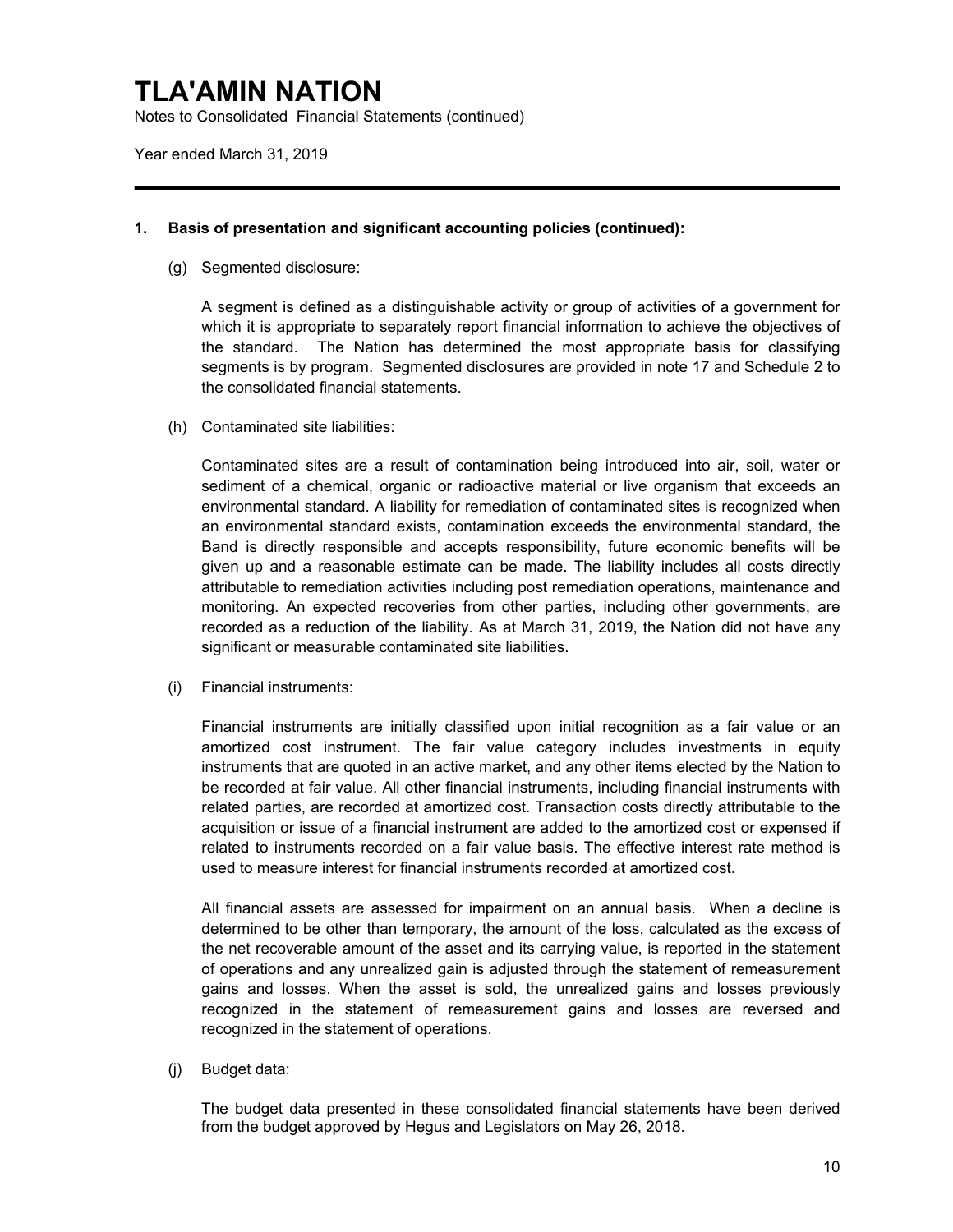Notes to Consolidated Financial Statements (continued)

Year ended March 31, 2019

#### **2. Unrestricted and restricted cash, cash equivalents and investments:**

The Nation maintains its cash balances in several financial institutions in British Columbia. The Canada Deposit Insurance Corporation (CDIC) insures each of these accounts up to \$100,000. The aggregate funds held in each institution may exceed the CDIC insured limit from time to time and specific funds held by each institution may not be covered by CDIC Insurance. Management does not anticipate any material effect on the consolidated financial position of the Nation as a result of these concentrations.

Certain cash and cash equivalents have been internally restricted by the Nation or externally restricted by provincial government authorities and financial institutions for the following specific purposes. Restricted cash and investments includes bank accounts with interest rates at prime and investments in Canadian and Provincial government bonds and corporate bonds (stated interest rates of 0.85% to 3.69%), investment trusts, mutual funds, and equity investments that are quoted in an active market.

|                                    | 2019               | 2018         |
|------------------------------------|--------------------|--------------|
| Internally restricted:             |                    |              |
| Capital                            | \$<br>1,918,292 \$ | 1,423,467    |
| Culture and language               | 927,439            | 927,439      |
| Health                             | 204,064            | 201,634      |
| Housing                            | 223,507            | 425,737      |
| Lands and resources                | 4,340,478          | 4,208,113    |
| Logging                            | 4,022,912          | 3,427,255    |
| Mortgage guarantee (note 14(b))    | 2,000,000          | 2,000,000    |
| Sand replacement                   | 69,859             | 41,373       |
| Taxation                           | 920,207            | 707,563      |
|                                    | 14,626,758         | 13,362,581   |
| <b>Externally restricted:</b>      |                    |              |
| Social Housing replacement reserve | 90,824             | 66,537       |
|                                    | \$<br>14,717,582   | \$13,429,118 |

As at March 31, 2019, the total fair value of the Nation's portfolio investments exceeded the cost amount by \$157,034 (2018 - \$74,274), which has been reflected in the Nation's statement of remeasurement gains and losses.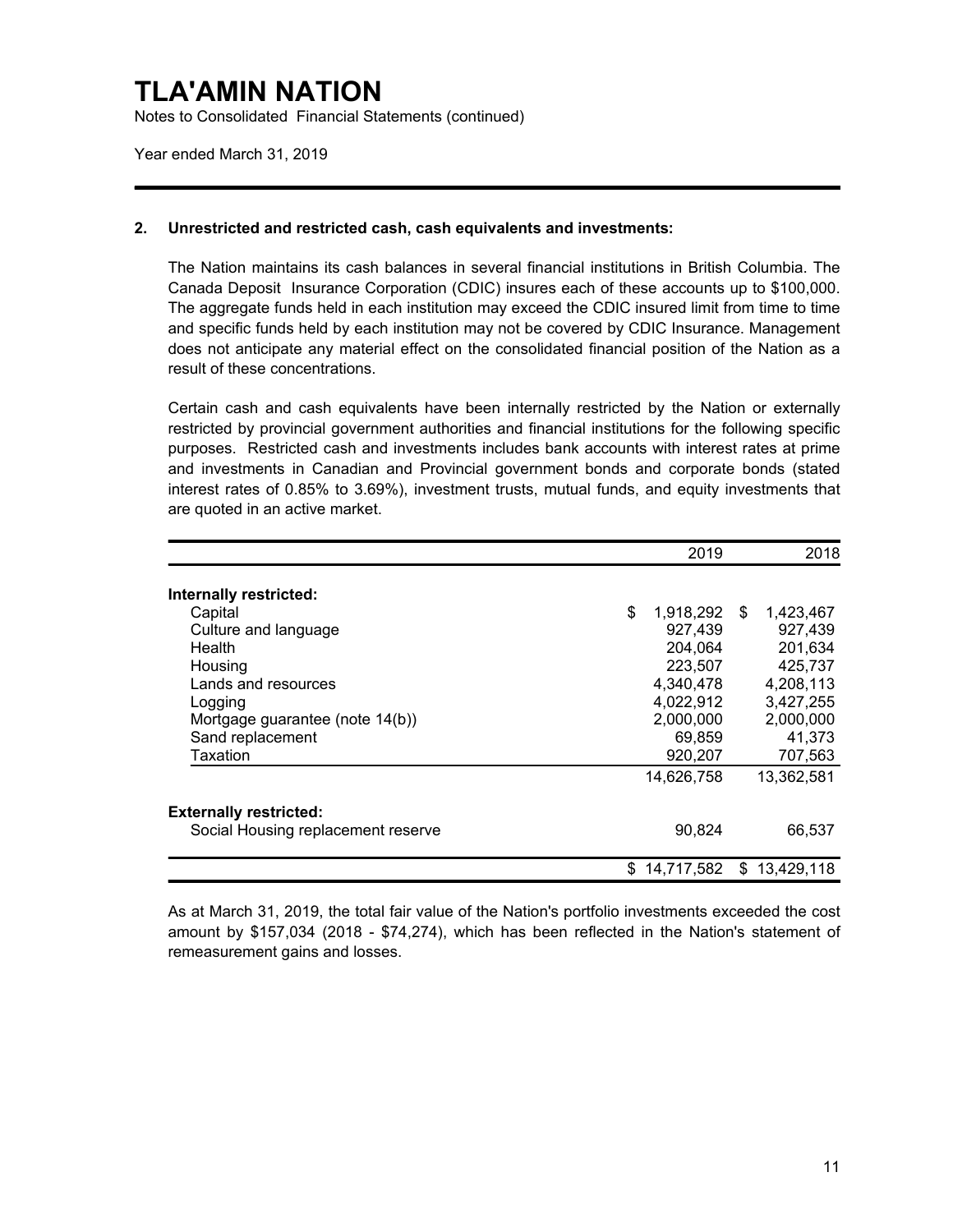Notes to Consolidated Financial Statements (continued)

Year ended March 31, 2019

#### **3. Accounts receivable:**

|                                                                  | 2019            |      | 2018        |
|------------------------------------------------------------------|-----------------|------|-------------|
| Indigenous Services Canada (ISC)                                 | \$<br>1,667,455 | - \$ | 8,500       |
| Government of Canada                                             | 427,912         |      | 378,708     |
| Province of British Columbia                                     | 44,772          |      | 247,363     |
| Canada Mortgage and Housing Corporation                          | 43.095          |      |             |
| Logging                                                          |                 |      | 976.626     |
| Other                                                            | 279,498         |      | 150,488     |
|                                                                  | 2,462,732       |      | 1,761,685   |
| Tla'amin Nation Citizens<br>Less allowance for doubtful accounts | 2,472,910       |      | 2,473,859   |
| <b>Tla'amin Nation Citizens</b>                                  | (2,419,301)     |      | (2,428,602) |
|                                                                  | 53,609          |      | 45,257      |
|                                                                  | 2,516,341       | \$.  | 1,806,942   |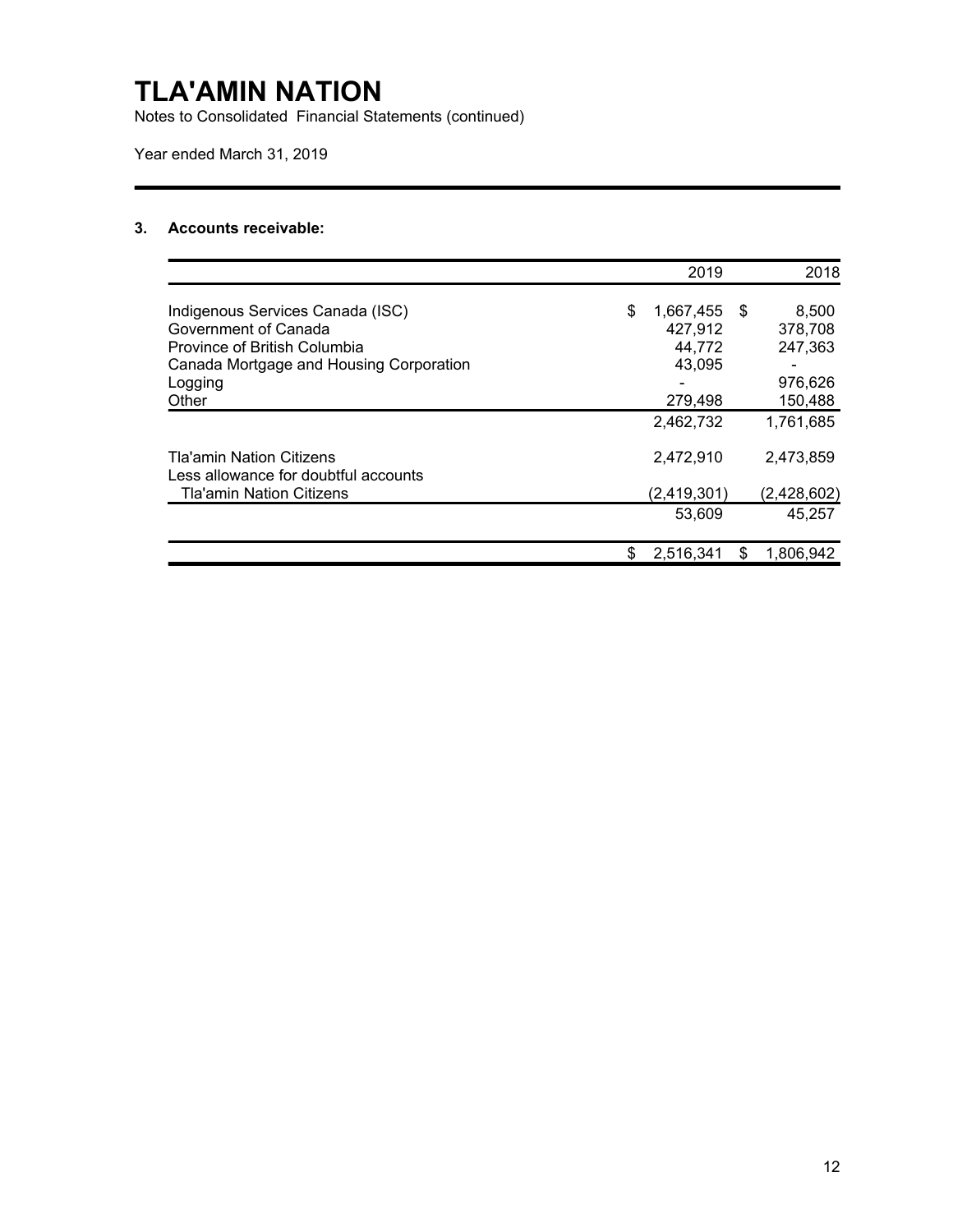Notes to Consolidated Financial Statements (continued)

Year ended March 31, 2019

#### **4. Investments:**

|                                                                                      | 2019      | 2018        |
|--------------------------------------------------------------------------------------|-----------|-------------|
| Salish Seas Fisheries Ltd. ("SSF"), shares                                           | \$        | \$          |
| Salish Seas Fisheries Limited Partnership<br>("SSFLP"), limited partnership interest | 1,090,814 | 844.489     |
| PRSC Land Developments Ltd. ("PRSC"),<br>shares                                      |           | 15          |
| PRSC Limited Partnership ("PRSCLP"), limited<br>partnership interest                 |           | 1,522,062   |
|                                                                                      | 1,090,815 | \$2,366,567 |

The Nation's investment in SSF consists of a 33% beneficial interest in one common share. SSF's primary asset is an investment in SSFLP. As the Nation, through its investment does not control SSF, the investment has been recorded using the cost method.

Then Nation holds a 33% limited partnership interest in SSFLP, in which SSF is the general partner. The Nation does not control SSFLP's operations or assets. The SSFLP investment is recorded using the equity method, with the Nation's interest adjusted each year for its share of limited partnership earnings or loss and for any distributions to or from the limited partnership.

The Nation's investment in PRSC consisted of a 16.667% beneficial interest in fifteen common shares. PRSC's primary asset was its investment in PRSCLP. PRSC was dissolved along with PRSCLP in the year.

The Nation held a 16.667% limited partnership interest in PRSCLP, in which PRSC was the general partner. The Nation did not control PRSCLP's operations or assets. The PRSCLP investment is recorded using the equity method, with the Nation's interest adjusted each year for its share of limited partnership earnings or loss and for any distributions to or from the limited partnership. PRSCLP was dissolved on November 27, 2018. On dissolution, PRSCLP transferred land to the Nation with an appraised value of \$2.175 million. The excess of the land transferred over the Nation's investment cost was recorded in other revenue.

Total investment revenue for the year ended March 31, 2019 from the above investments, totaled \$561,317 (2018 - \$623,676), which is included in other revenue.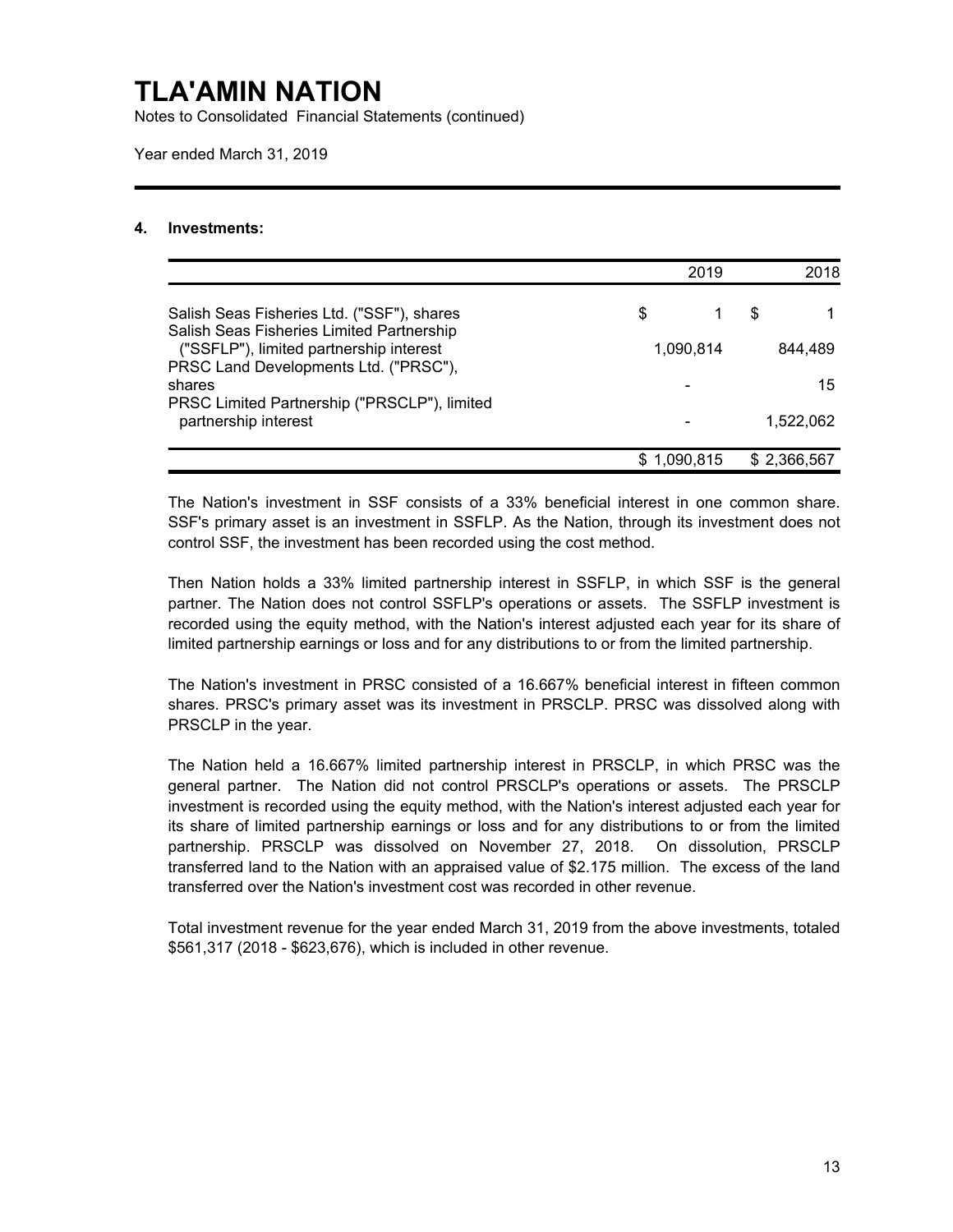Notes to Consolidated Financial Statements (continued)

Year ended March 31, 2019

#### **5. Investments in business enterprises:**

|                                                                     | 2019                         | 2018                           |
|---------------------------------------------------------------------|------------------------------|--------------------------------|
| Government business enterprises<br>Government business partnerships | \$(11,009,169)<br>13,029,261 | \$(12, 470, 224)<br>11,094,215 |
|                                                                     | 2,020,092                    | \$(1,376,009)                  |

The change in the Nation's investment in government business enterprises and government business partnerships consists of the following:

|                                             | 2019          |   | 2018        |
|---------------------------------------------|---------------|---|-------------|
| Equity in earnings of business partnerships | 4,050,553     | S | 892.452     |
| Equity in earnings of business enterprises  | 578,326       |   | (2,695,177) |
|                                             | 4,628,879     |   | (1,802,725) |
| Net advances to business enterprises        | 882,729       |   | 213,459     |
| Net drawings from business partnerships     | (2, 115, 507) |   | (921, 957)  |
|                                             | 3.396.101     |   | (2,511,223) |

The Nation's investment interest and year-end for its government business enterprises is as follows:

|                                       | Interest | Year-end    |
|---------------------------------------|----------|-------------|
| Tla'amin Holdings Inc. ("TH")         | 100 $%$  | December 31 |
| Tla'amin Capital Assets Inc. ("TCA")  | 100 $%$  | December 31 |
| Tla'amin Timber Products Ltd. ("TTP") | 100 $%$  | December 31 |

The Nation's investment interest and year-end for its government business partnerships is as follows:

|                                                | Interest | Year-end    |
|------------------------------------------------|----------|-------------|
| Tla'amin Holdings Limited Partnership ("THLP") | 99.99 %  | December 31 |
| Thichum Forest Products Limited Partnership    |          |             |
| ("TFPLP")                                      | 99.99 %  | December 31 |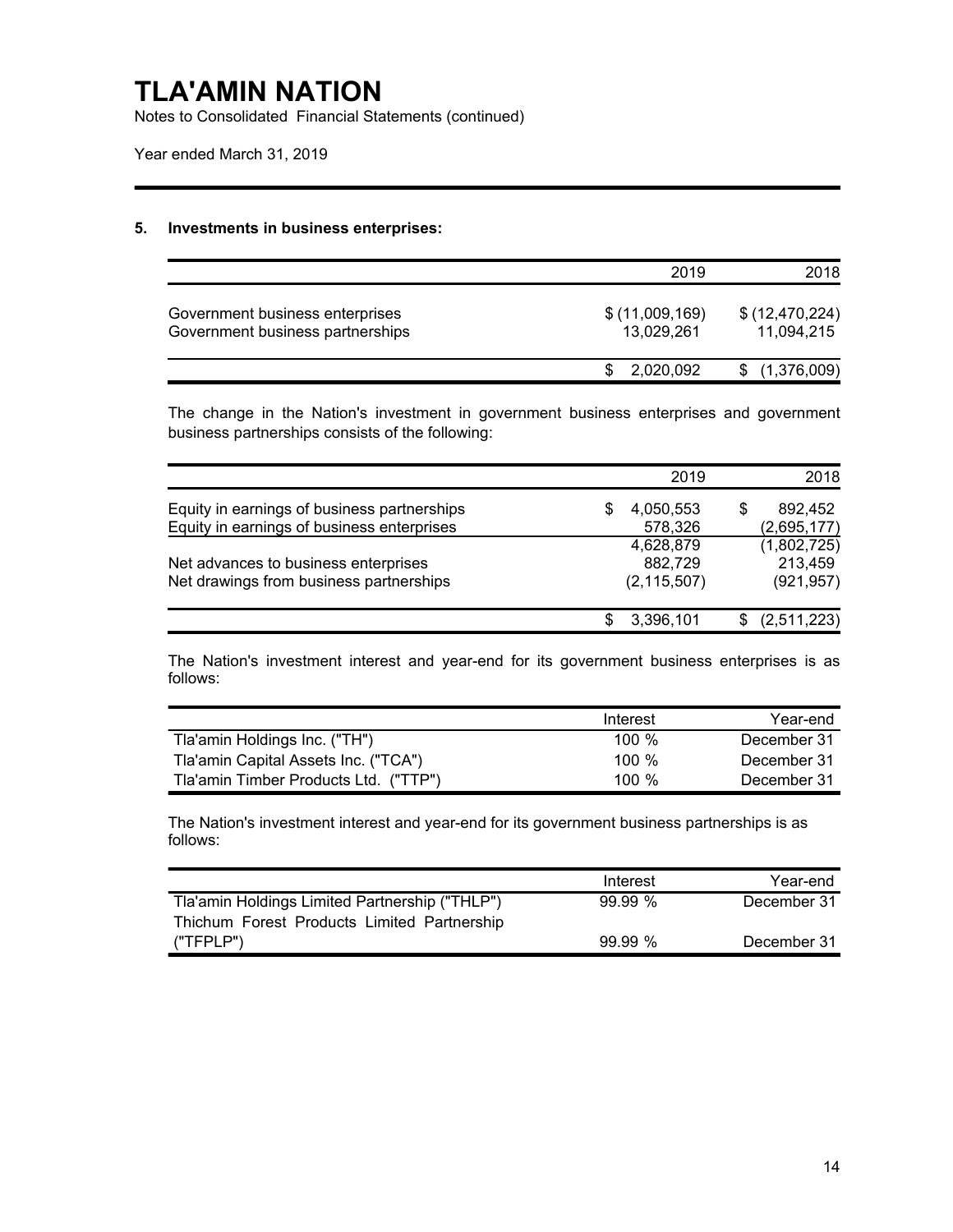Notes to Consolidated Financial Statements (continued)

Year ended March 31, 2019

#### (a) Government business enterprises (GBE):

(i) The Nation's investments in wholly-owned incorporated entities is summarized below:

|                                 | 2019 |                |             | 2018             |  |
|---------------------------------|------|----------------|-------------|------------------|--|
| TH:                             |      |                |             |                  |  |
| Investments in shares, at cost  | \$   |                | \$          |                  |  |
| Accumulated equity in earnings  |      | 15             |             | 21               |  |
|                                 |      | 16             |             | 22               |  |
| TCA:                            |      |                |             |                  |  |
| Investment in shares, at cost   | \$   |                | \$          |                  |  |
| Investment, contributed surplus |      |                |             |                  |  |
| Advances                        |      | (9,080,280)    | (9,963,009) |                  |  |
| Accumulated deficit             |      | (2,101,104)    |             | (2,683,799)      |  |
|                                 |      | (11, 181, 376) |             | (12,646,800)     |  |
| TTP:                            |      |                |             |                  |  |
| Investment in shares, at cost   | \$   | 30             | \$          | 30               |  |
| Investment, contributed surplus |      | 450,000        |             | 450,000          |  |
| Advances                        |      | (1,510,361)    |             | (1,510,361)      |  |
| Accumulated equity in earnings  |      | 1,232,522      |             | 1,236,885        |  |
|                                 |      | 172,191        |             | 176,554          |  |
|                                 |      | \$(11,009,169) |             | \$(12, 470, 224) |  |

Advances to GBEs are unsecured, non-interest bearing and have no stated terms of repayment.

#### TH:

TH is the general partner in THLP, and the sole shareholder in Tla'amin Management Services Inc., which is the general partner in Tla'amin Management Services Limited Partnership. TH was formed to serve as the Nation's primary investment interest in its government business operations.

#### TCA:

TCA earns revenue from various economic opportunities for the Nation, including operation of a hotel and resort, land leases, investment in partnerships, and other revenue sources. During the year ended March 31, 2019, the Nation's equity interest in TCA's earnings (loss) includes TCA's income for the year of \$536,110 and accumulated deficit from prior years of \$2,683,799.

TTP: TTP is the general partner in TFPLP.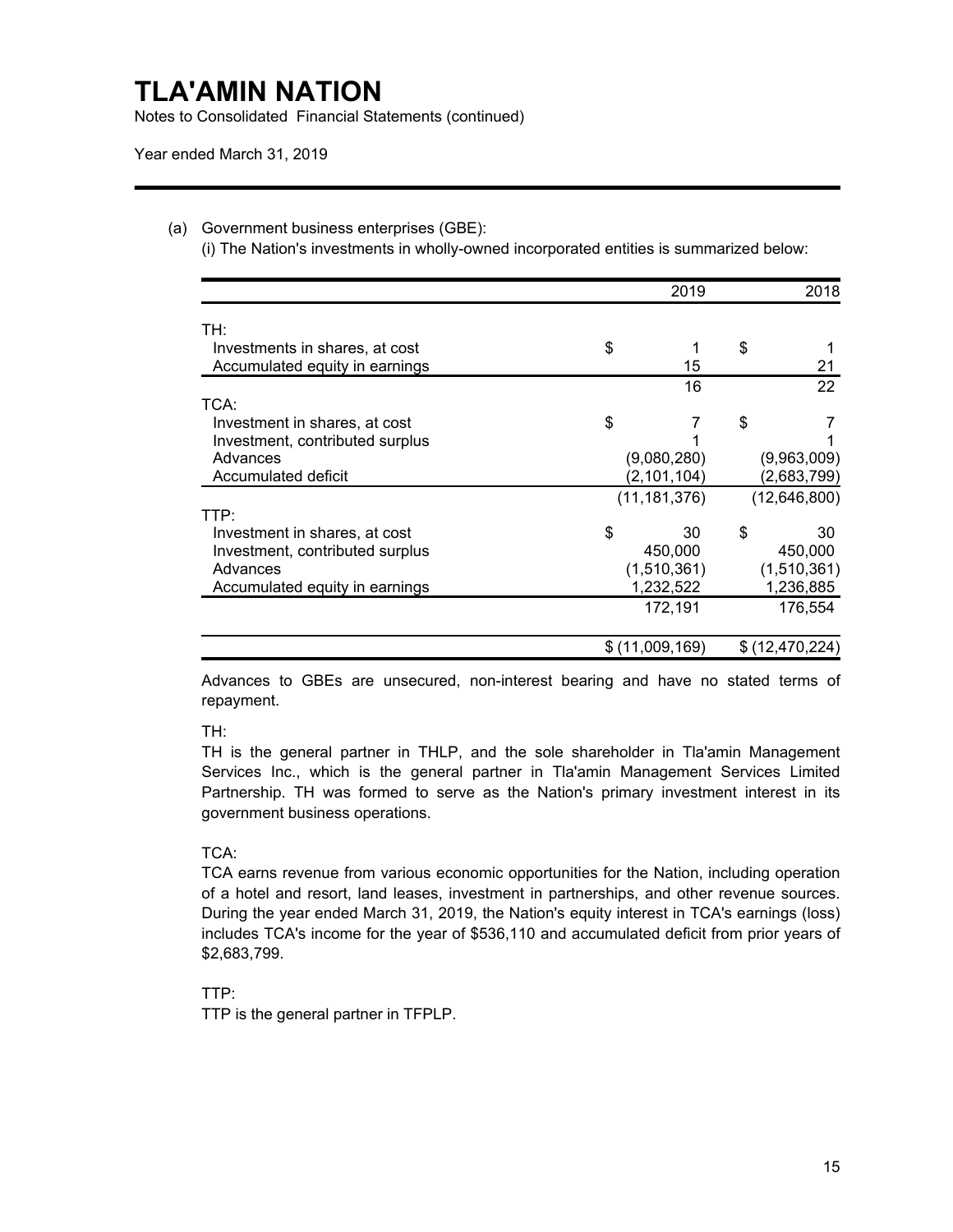Notes to Consolidated Financial Statements (continued)

Year ended March 31, 2019

#### (a) Government business enterprises (GBE) (continued):

The fiscal year end of each of the GBEs is summarized previously, and the financial information provided in note 5(a)(ii) is at and for the period ended December 31, 2018, with comparative information for the year ended December 31, 2017. There were no material changes in the GBEs operations from their fiscal year end date to March 31, 2019.

(ii) Financial information for wholly-owned incorporated entities is summarized below:

| TН                                                                                                                                                                              | 2019 |                                                                                  |    |                                                                                  |
|---------------------------------------------------------------------------------------------------------------------------------------------------------------------------------|------|----------------------------------------------------------------------------------|----|----------------------------------------------------------------------------------|
| Balance sheet information:<br>Assets<br>Liabilities<br>Shareholder's deficiency<br>Results of operations:<br>Revenue<br>Expenses, including income taxes<br>Net earnings (loss) | \$   | 19<br>3<br>16<br>(6)<br>(6)                                                      | \$ | 25<br>3<br>22<br>21<br>21                                                        |
|                                                                                                                                                                                 |      |                                                                                  |    |                                                                                  |
| <b>TCA</b>                                                                                                                                                                      |      | 2019                                                                             |    | 2018                                                                             |
| Balance sheet information:<br>Assets<br>Liabilities<br>Shareholder's deficiency<br>Results of operations:<br>Revenue<br>Expenses, including income taxes<br>Net earnings (loss) |      | \$13,319,301<br>15,420,396<br>(2, 101, 095)<br>5,334,436<br>4,751,733<br>582,703 |    | \$12,823,167<br>15,506,966<br>(2,683,799)<br>4,810,351<br>4,917,355<br>(107,004) |
| <b>TTP</b>                                                                                                                                                                      |      | 2019                                                                             |    | 2018                                                                             |
| Balance sheet information:<br>Assets<br>Liabilities<br>Shareholder's equity<br>Results of operations:<br>Revenue<br>Expenses, including income taxes<br>Net loss                | \$   | 1,690,962<br>8,410<br>1,682,552<br>411<br>4,774<br>(4, 363)                      | \$ | 1,693,742<br>6,827<br>1,686,915<br>74<br>11,473<br>(11, 399)                     |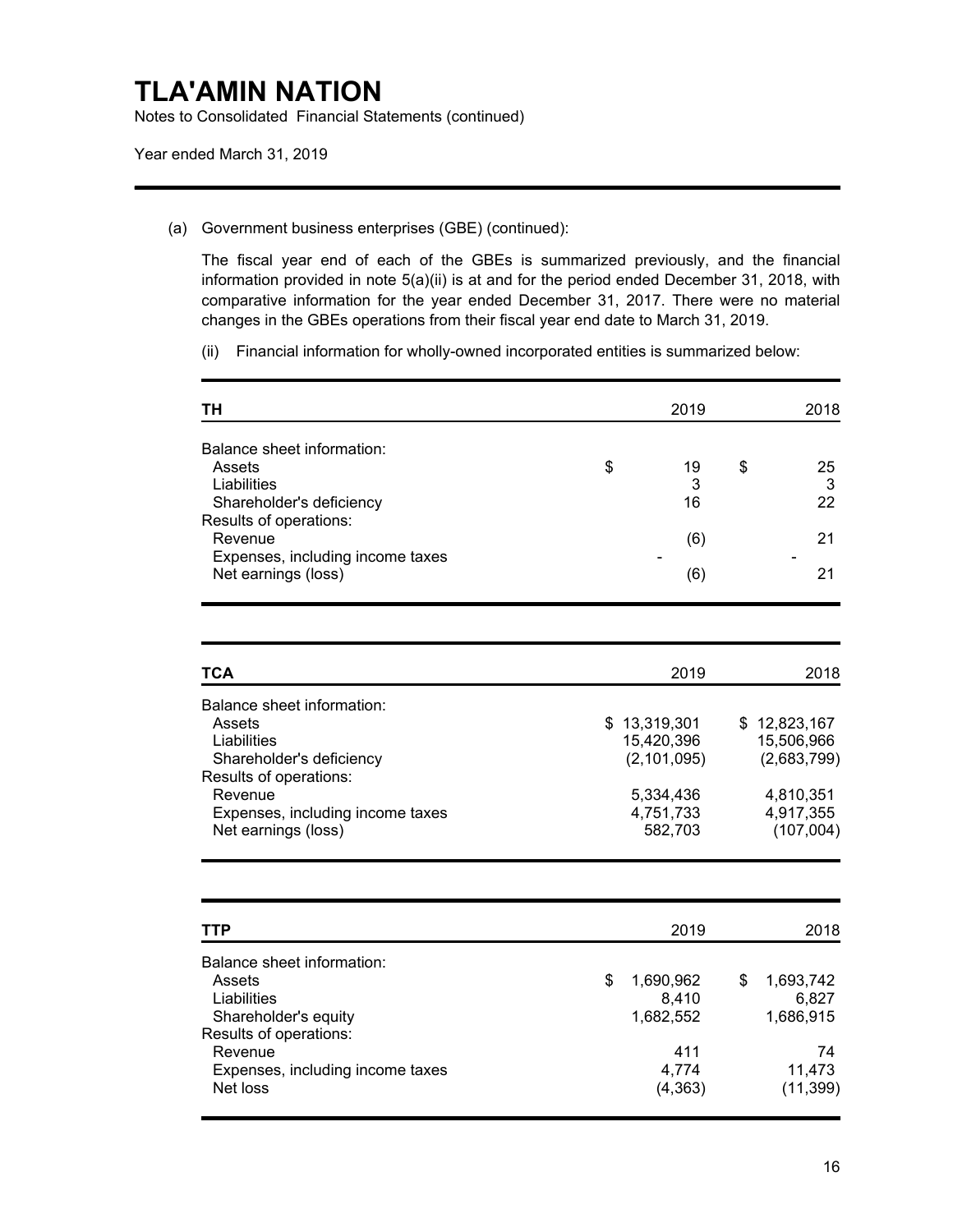Notes to Consolidated Financial Statements (continued)

#### Year ended March 31, 2019

#### (b) Government business partnerships (GBP):

(i) The Nation's holdings in government business partnerships is summarized below:

|                                       |    | 2019         |    | 2018         |
|---------------------------------------|----|--------------|----|--------------|
| THLP:<br>Partnership equity interest  | S. | 8,582,107    | S. | 8,017,864    |
| TFPLP:<br>Partnership equity interest |    | 4,447,154    |    | 3,076,351    |
|                                       |    | \$13,029,261 |    | \$11,094,215 |

#### THLP:

The Nation and TH formed a limited partnership, THLP. THLP was formed to serve as the Nation's primary investment interest in its government business operations.

#### TFPLP:

The Nation and TTP formed a limited partnership, TFPLP. TFPLP earns revenue from logging operations.

The fiscal year end of each of the GBPs is summarized previously, and the financial information provided in note 5(b)(ii) is at and for the year ended December 31, 2018, with comparative information for the year ended December 31, 2017. There were no material changes in the GBPs operations from their fiscal year end date to March 31, 2019.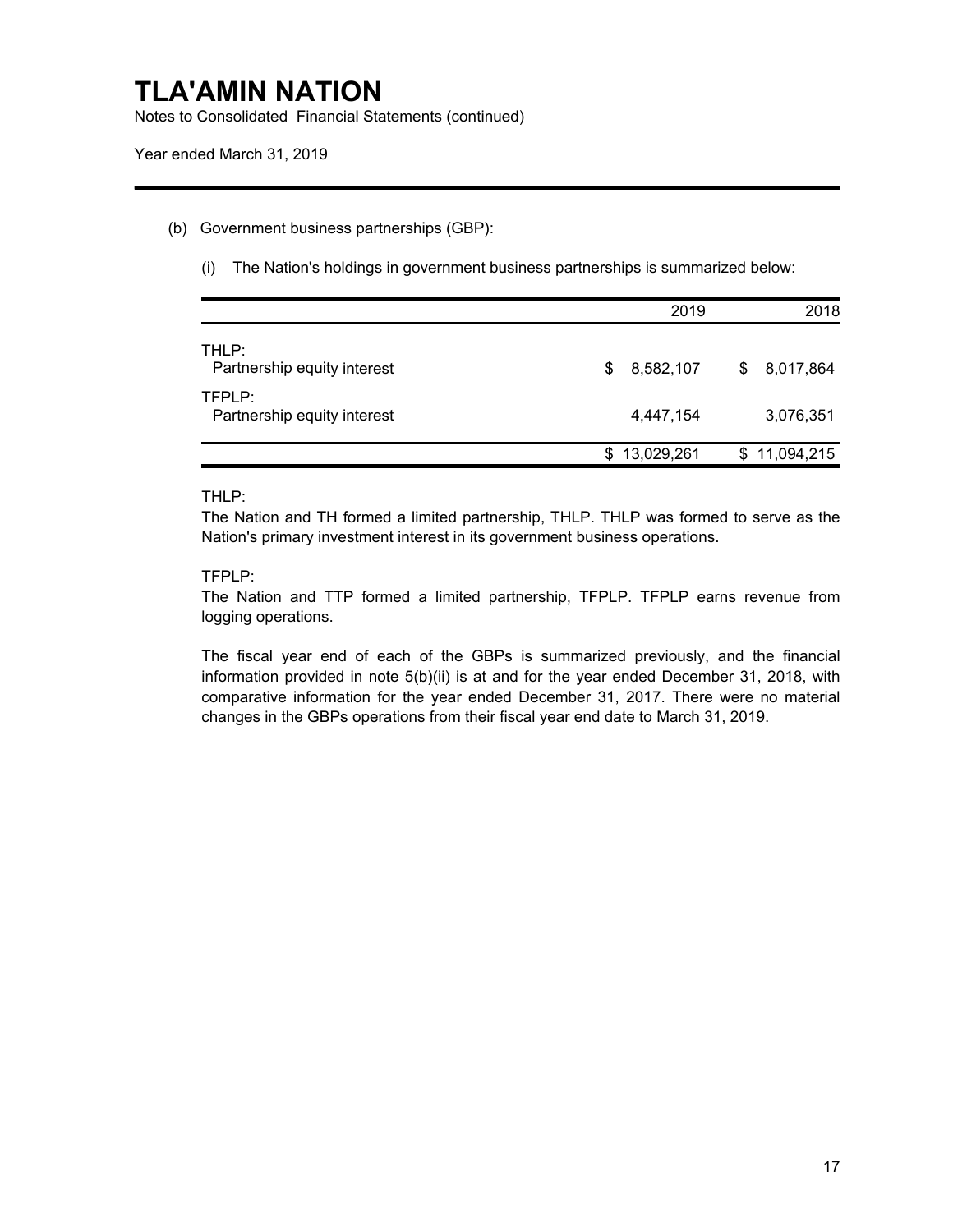Notes to Consolidated Financial Statements (continued)

#### (b) Government business partnerships (GBP):

(ii) Financial information for the Nation's government business partnerships is summarized below:

| <b>THLP</b>                 |    | 2019                   |    | 2018                   |  |
|-----------------------------|----|------------------------|----|------------------------|--|
| Balance sheet information:  |    |                        |    |                        |  |
| Assets                      | \$ | 8,622,275              | \$ | 8,047,883              |  |
| Liabilities                 |    | 40,152                 |    | 29,997                 |  |
| Partnership equity          |    | 8,582,123              |    | 8,017,886              |  |
| Results of operations:      |    |                        |    |                        |  |
| Revenue                     |    | 79,525                 |    | 156,387                |  |
| <b>Expenses</b>             |    | 134,745                |    | 27,443                 |  |
| Earnings (loss)             |    | (55, 220)              |    | 128,944                |  |
|                             |    |                        |    |                        |  |
| <b>TFPLP</b>                |    | 2019                   |    | 2018                   |  |
| Balance sheet information:  |    |                        |    |                        |  |
| Assets                      | \$ |                        | \$ |                        |  |
| Liabilities                 |    | 5,497,066<br>943,117   |    | 4,382,405<br>1,200,654 |  |
| Partnership equity          |    | 4,553,949              |    | 3,181,751              |  |
| Results of operations:      |    |                        |    |                        |  |
| Revenue                     |    | 11,721,428             |    | 4,708,645              |  |
| <b>Expenses</b><br>Earnings |    | 7,609,733<br>4,111,695 |    | 3,970,228<br>738,417   |  |

#### **6. Bank indebtedness:**

The Nation has an available operating line of credit with Bank of Montreal with a credit limit of \$350,000. The line of credit bears interest at the bank's prime rate and is secured by a general security agreement.

The Nation has an available operating line of credit with Royal Bank of Canada with a credit limit of \$250,000. The line of credit bears interest at the bank's prime rate plus 1.0% and is secured by a general security agreement.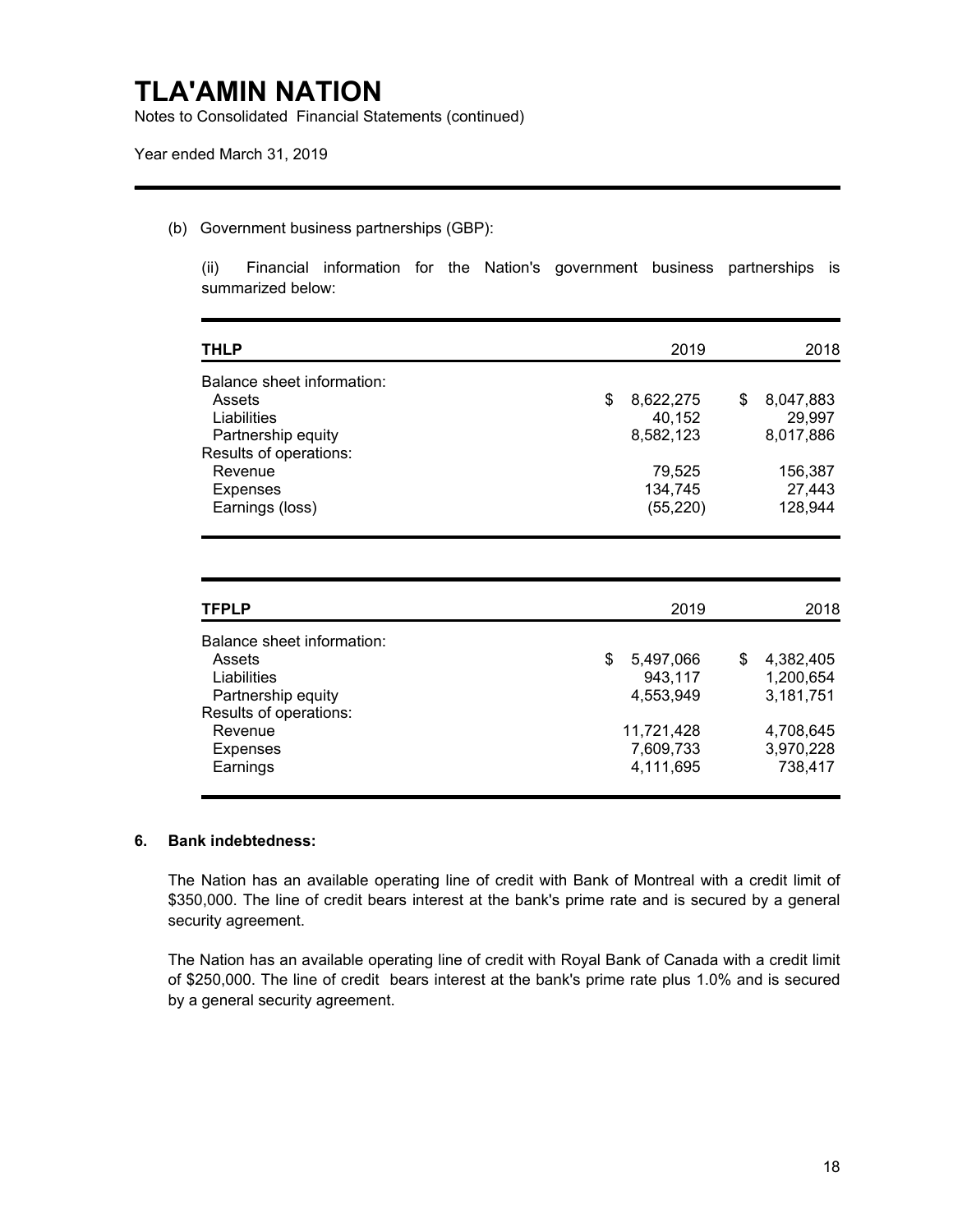Notes to Consolidated Financial Statements (continued)

Year ended March 31, 2019

#### **7. Deferred revenue:**

|                                                                                                          | 2019                                                   |      | 2018                                              |
|----------------------------------------------------------------------------------------------------------|--------------------------------------------------------|------|---------------------------------------------------|
| Province of British Columbia<br>Funding agreements<br>Lease revenue<br>Resource revenue sharing<br>Other | \$<br>308,799<br>158,353<br>75,625<br>385,409<br>2,750 | - \$ | 200,000<br>۰<br>$\overline{\phantom{0}}$<br>1,500 |
|                                                                                                          | \$<br>930,936                                          | \$   | 201,500                                           |

Net change in deferred revenue for the year was as follows:

|                                                                                     |   | 2019                        | 2018                             |
|-------------------------------------------------------------------------------------|---|-----------------------------|----------------------------------|
| Balance, beginning of year<br>Contributions received<br>Amounts recorded in revenue |   | 201,500<br>729,686<br>(250) | 855,523<br>201,250<br>(855, 273) |
| Balance, end of year                                                                | S | 930.936                     | 201,500                          |
|                                                                                     |   |                             |                                  |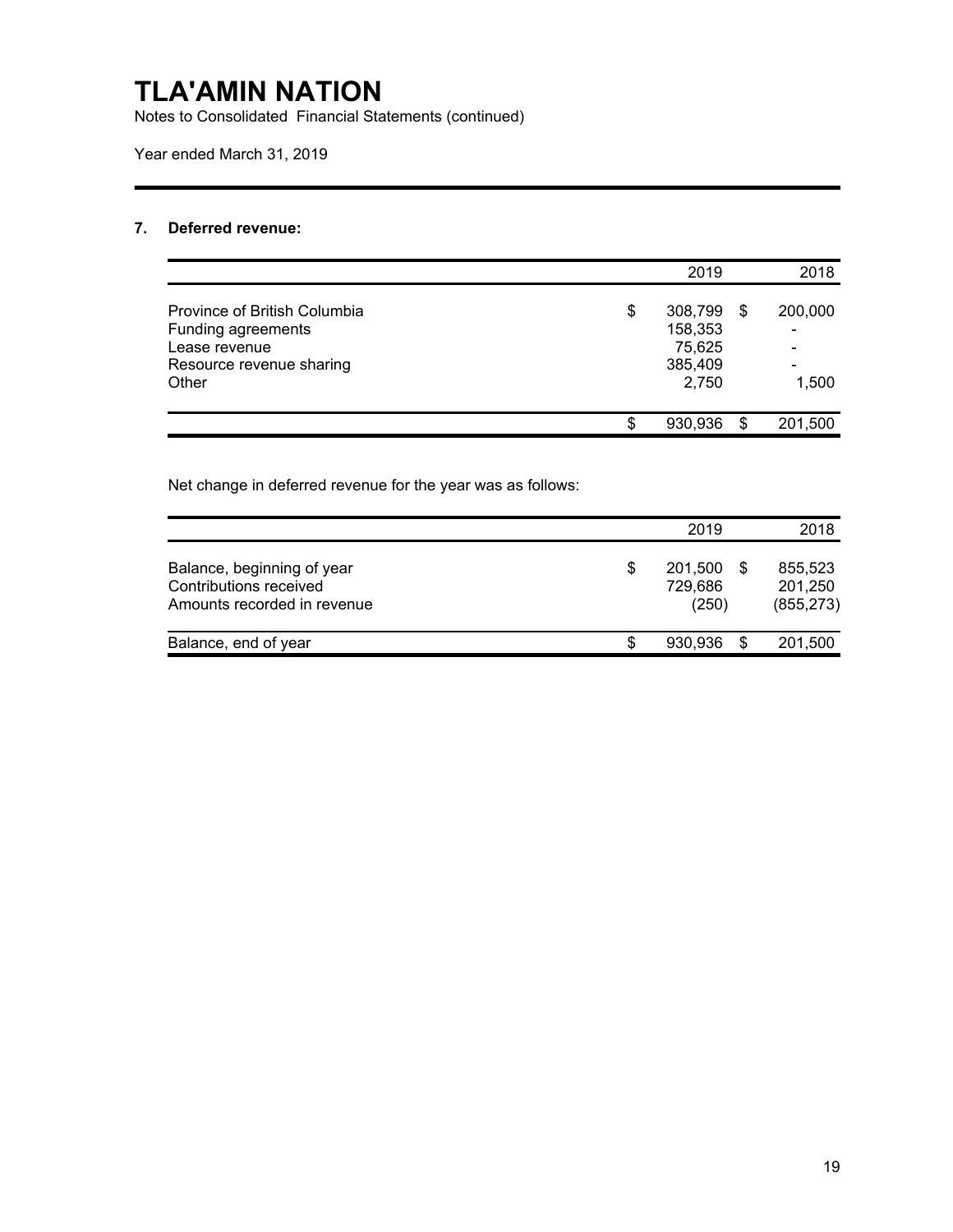Notes to Consolidated Financial Statements (continued)

Year ended March 31, 2019

#### **8. Term debt:**

|                                                                                                                                                                                                                      |     | 2019         | 2018         |
|----------------------------------------------------------------------------------------------------------------------------------------------------------------------------------------------------------------------|-----|--------------|--------------|
| Treaty loan:                                                                                                                                                                                                         |     |              |              |
| Advances from ISC, repayable in total annual installments of                                                                                                                                                         |     |              |              |
| \$1,351,612 including interest of 4.64%                                                                                                                                                                              | \$. | 7,925,445 \$ | 8,866,113    |
| <b>Social Housing Program:</b>                                                                                                                                                                                       |     |              |              |
| Mortgages, secured by a Ministerial Guarantee from ISC,<br>repayable in total monthly installments of \$3,666 including<br>interest ranging from 1.03% to 1.82%, maturing July 2019 to<br><b>July 2021</b>           |     | 63,920       | 106,885      |
| <b>Capital financing:</b>                                                                                                                                                                                            |     |              |              |
| Bank of Montreal mortgages, secured by social assistance<br>payments and assignment of insurance proceeds, repayable in<br>total monthly installments of \$11,781 including interest of<br>3.97%, maturing July 2019 |     | 1,542,971    | 1,795,071    |
| Royal Bank of Canada, term loan, repayable in total monthly<br>installments of \$36,124 including interest of 3.52%, secured by<br>a general security agreement and maturing December 2021                           |     | 6,778,267    | 6,969,434    |
|                                                                                                                                                                                                                      |     | \$16,310,603 | \$17,737,503 |

The Tla'amin Final Agreement provides for a total negotiation loan repayment from ISC to the Nation, over a period of 10 years, in respect of principal and interest payments for the Tla'amin Nation's treaty loan. The Nation's treaty loan is repaid by way of a reduction of the annual capital transfer (note 1(e)).

The Nation is in discussions with the Government of Canada with regards to the treaty loan, which arose from the Tla'amin Final Agreement. The result of these discussions would be a repayment to the Nation of principal and interest paid on the treaty loan and a forgiveness of the remaining treaty loan balance. The resolution of these discussions, terms of repayment and forgiveness of debt are subject to parliamentary approval are not finalized at this time. Any loan forgiveness and receivable from the Government of Canada will be recorded in the period the terms are agreed to by the Government of Canada.

Based on maturity provisions to March 31, 2019, scheduled principal payments on term debt for the next five years are as follows:

| 2020 | \$<br>2,756,158 |
|------|-----------------|
| 2021 | 1,259,827       |
| 2022 | 7,460,904       |
| 2023 | 1,127,572       |
| 2024 | 1,179,835       |
|      |                 |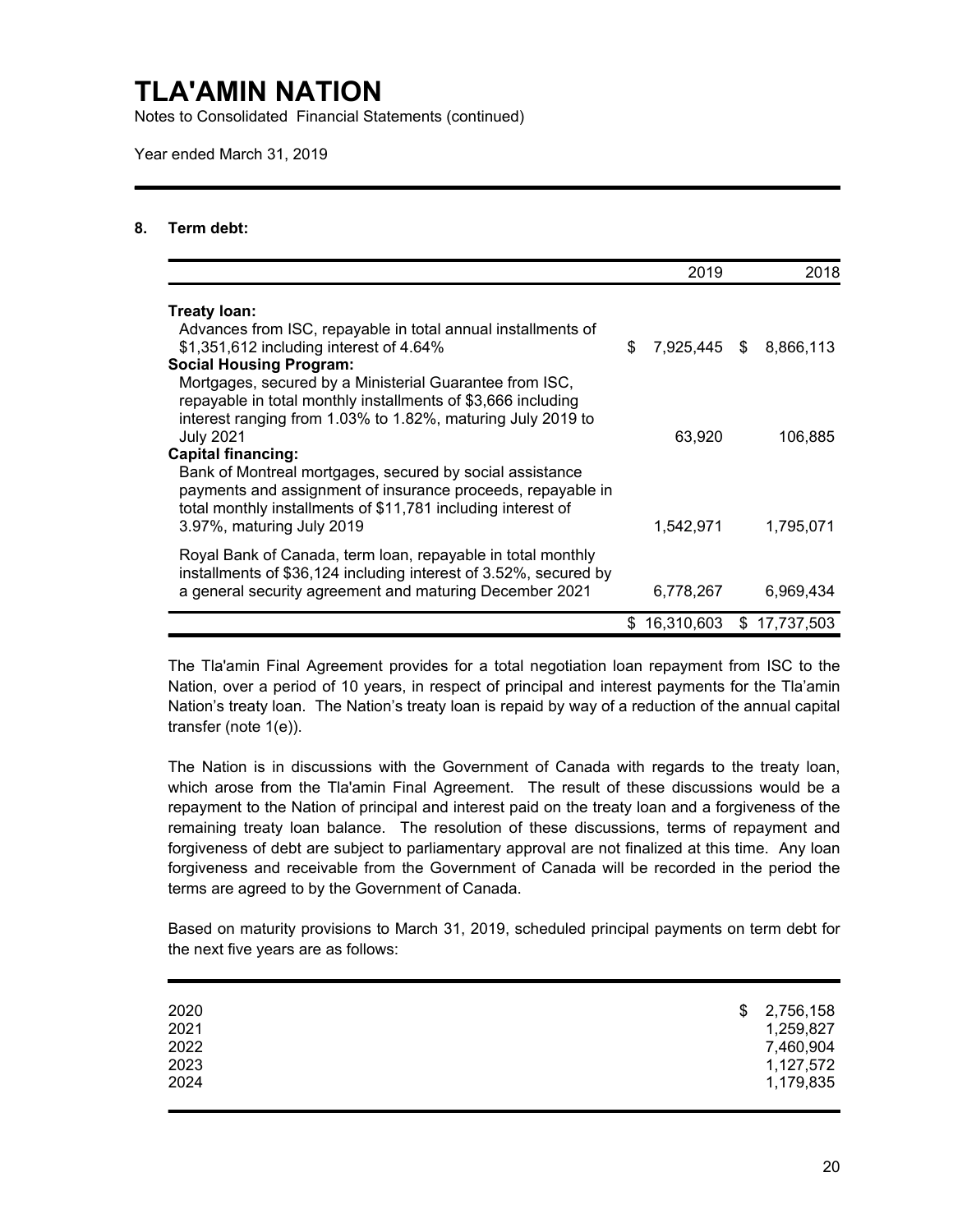Notes to Consolidated Financial Statements (continued)

Year ended March 31, 2019

#### **9. Replacement reserve:**

Under the terms of the Nation's Social Housing agreement with CMHC, the replacement reserve account was credited in the year ended March 31, 2019 by \$51,926 (2018 - \$21,327). The replacement reserve funds may only be used as approved by CMHC.

|                                                                                                               | 2019                                                              | 2018                                              |
|---------------------------------------------------------------------------------------------------------------|-------------------------------------------------------------------|---------------------------------------------------|
| Balance, beginning of the year<br>Contributions<br>Interest<br><b>Expenses</b><br>Net matured unit adjustment | \$<br>66,537 \$<br>51,926<br>4,163<br>(31, 802)<br>$\blacksquare$ | 84,173<br>21,327<br>1,345<br>(7,674)<br>(32, 634) |
| Balance, end of year                                                                                          | 90.824<br>- \$                                                    | 66,537                                            |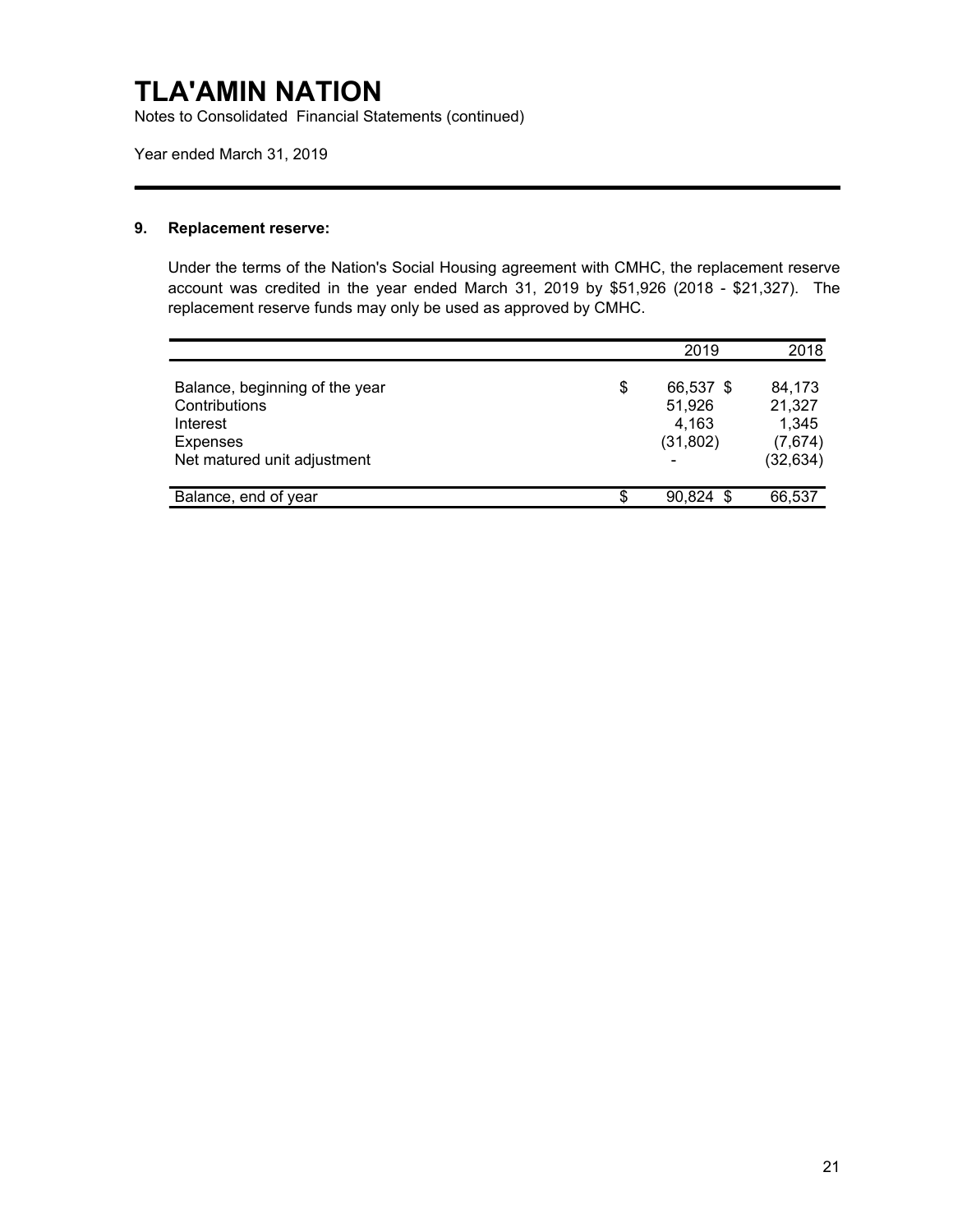Notes to Consolidated Financial Statements (continued)

Year ended March 31, 2019

#### **10. Tangible capital assets:**

|                                   |                          | <b>Buildings</b><br>and        |                       |                            | 2019<br>Net book        |
|-----------------------------------|--------------------------|--------------------------------|-----------------------|----------------------------|-------------------------|
|                                   | Land                     | improvements                   | Infrastructure        | Equipment                  | value                   |
| Cost:                             |                          |                                |                       |                            |                         |
| Beginning of year<br>Acquisitions | S<br>2,374,522           | 562,420 \$24,154,827<br>15,797 | \$3,565,123<br>85,584 | \$2,684,236<br>376,736     | 30,966,606<br>2,852,639 |
| End of year                       | 2,936,942                | 24,170,624                     | 3,650,707             | 3,060,972                  | 33,819,245              |
| Accumulated amortization:         |                          |                                |                       |                            |                         |
| Beginning of year<br>Amortization | ۰                        | 9,235,376<br>746,451           | 1.811.064<br>71.479   | 1.544.386<br>248,421       | 12,590,826<br>1,066,351 |
| End of year                       |                          | 9,981,827                      | 1,882,543             | 1,792,807                  | 13,657,177              |
| Net book value                    | \$2,936,942 \$14,188,797 |                                | 1,768,164<br>\$.      | $$1,268,165$ $$20,162,068$ |                         |

|                                   |                                                     |                          | <b>Buildings</b><br>and        |                        |                                       | 2018<br>Net book      |  |  |  |  |  |
|-----------------------------------|-----------------------------------------------------|--------------------------|--------------------------------|------------------------|---------------------------------------|-----------------------|--|--|--|--|--|
|                                   | Infrastructure<br>Equipment<br>improvements<br>Land |                          |                                |                        |                                       |                       |  |  |  |  |  |
| Cost:                             |                                                     |                          |                                |                        |                                       |                       |  |  |  |  |  |
| Beginning of year<br>Acquisitions | \$                                                  | 318,744                  | 243,676 \$24,073,938<br>80,889 | \$ 3.547.301<br>17,822 | $$2,146,905$ \$ 30,011,820<br>537,331 | 954,786               |  |  |  |  |  |
| End of year                       |                                                     | 562,420                  | 24, 154, 827                   | 3,565,123              | 2,684,236                             | 30,966,606            |  |  |  |  |  |
| Accumulated amortization:         |                                                     |                          |                                |                        |                                       |                       |  |  |  |  |  |
| Beginning of year<br>Amortization |                                                     | $\overline{\phantom{0}}$ | 8,567,088<br>668,288           | 1,738,721<br>72,343    | 1,334,925<br>209,461                  | 11,640,734<br>950,092 |  |  |  |  |  |
| End of year                       |                                                     |                          | 9,235,376                      | 1,811,064              | 1,544,386                             | 12,590,826            |  |  |  |  |  |
| Net book value                    | \$                                                  | 562,420 \$               | 14,919,451                     | \$1,754,059            | $$1,139,850$ \$                       | 18,375,780            |  |  |  |  |  |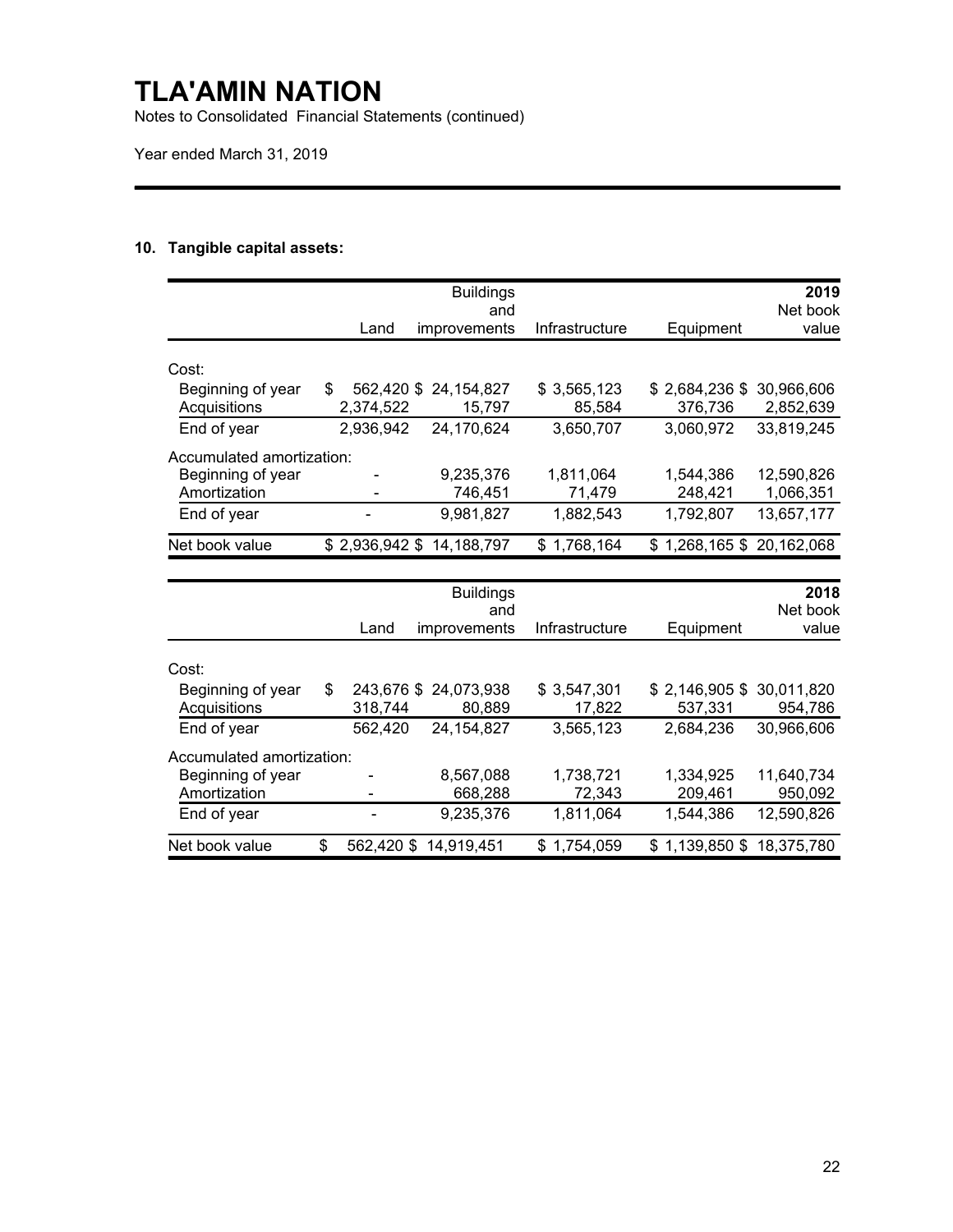Notes to Consolidated Financial Statements (continued)

Year ended March 31, 2019

#### **11. Accumulated surplus:**

|                                                                                     |   | 2019                        |    | 2018                     |
|-------------------------------------------------------------------------------------|---|-----------------------------|----|--------------------------|
| Financial surplus (deficit):                                                        |   |                             |    |                          |
| Unrestricted operating surplus (deficit)<br>Internally restricted surplus (note 12) | S | 5,676,048<br>9,296,214      | S. | (1,425,190)<br>8,405,532 |
|                                                                                     |   | 14,972,262                  |    | 6,980,342                |
| Invested in tangible capital assets (note 13)                                       |   | 11,776,910                  |    | 9,504,390                |
|                                                                                     |   | \$ 26,749,172 \$ 16,484,732 |    |                          |

#### **12. Internally restricted surplus:**

|                    | Beginning      |               |                          |   | Approved                    | Ending                  |
|--------------------|----------------|---------------|--------------------------|---|-----------------------------|-------------------------|
|                    | balance        | Contributions | Interest                 |   | expenses                    | balance                 |
| Capital            | 1,423,467<br>S | \$<br>555,263 | \$<br>16,159             | S |                             | $(76,597)$ \$ 1,918,292 |
| Culture & language | 927,439        |               | $\blacksquare$           |   |                             | 927,439                 |
| Health             | 201,634        |               | 2,430                    |   | $\blacksquare$              | 204,064                 |
| Housing            | 425,737        | 121,595       |                          |   | (323, 825)                  | 223,507                 |
| Logging            | 3,427,255      | 1,328,803     |                          |   | (733, 146)                  | 4,022,912               |
| Mortgage guarantee | 2,000,000      |               | $\overline{\phantom{0}}$ |   |                             | 2,000,000               |
|                    | \$8,405,532    | 2,005,661     | \$<br>18,589             |   | $$(1,133,568)$ \$ 9,296,214 |                         |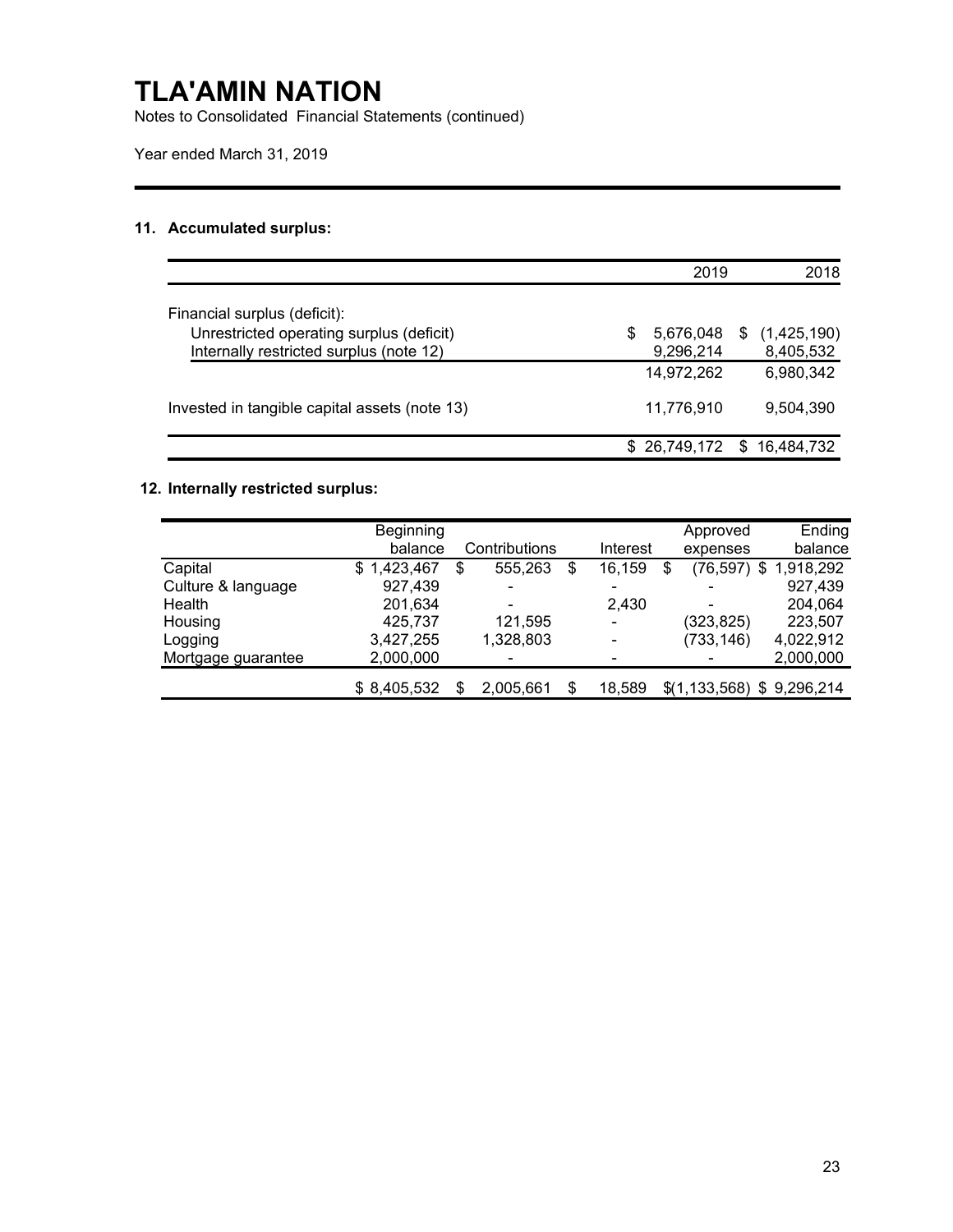Notes to Consolidated Financial Statements (continued)

Year ended March 31, 2019

#### **13. Invested in tangible capital assets:**

(a) Investment in tangible capital assets:

|                                                                                                                                           | 2019                                                        | 2018                                          |
|-------------------------------------------------------------------------------------------------------------------------------------------|-------------------------------------------------------------|-----------------------------------------------|
| Tangible capital assets                                                                                                                   | \$ 20,162,068 \$ 18,375,780                                 |                                               |
| Less financed by:<br>Term debt                                                                                                            | (8,385,158)                                                 | (8,871,390)                                   |
|                                                                                                                                           | \$11,776,910                                                | \$<br>9,504,390                               |
| (b) Change in invested in tangible capital assets:                                                                                        |                                                             |                                               |
|                                                                                                                                           | 2019                                                        | 2018                                          |
| Balance, beginning of year<br>Acquisition of tangible capital assets<br>Amortization of tangible capital assets<br>Repayment of term debt | \$<br>$9,504,390$ \$<br>2,852,639<br>(1,066,351)<br>486,232 | 9,036,723<br>954,786<br>(950, 092)<br>462,973 |

Balance, end of year \$ 11,776,910 \$ 9,504,390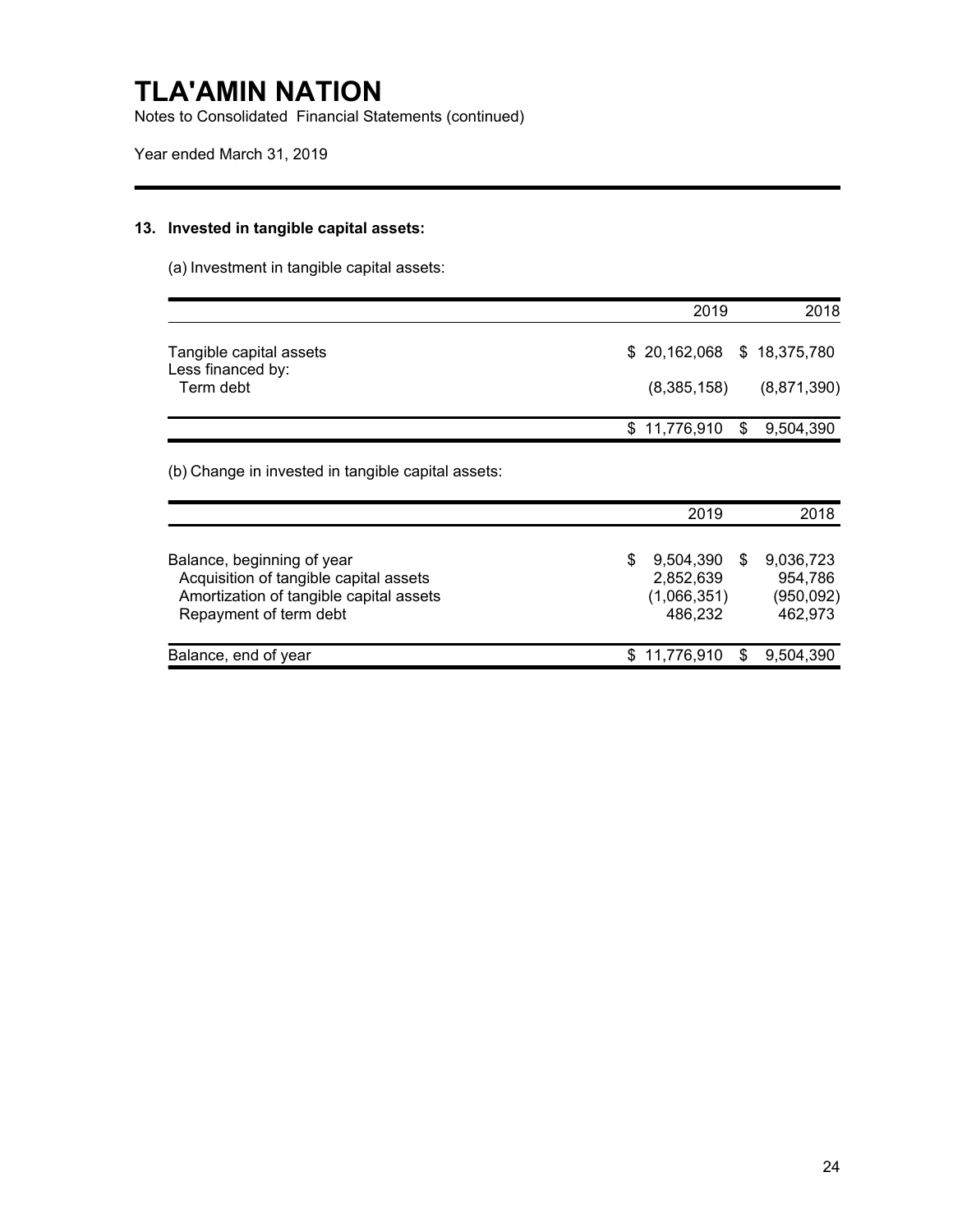Notes to Consolidated Financial Statements (continued)

Year ended March 31, 2019

#### **14. Contingencies:**

(a) Housing loan guarantees under the Federal Ministerial Loan Guarantee Program:

The Nation is contingently liable as guarantor of housing loans for members in the amount of \$159,134 (2018 - \$167,340) under the Federal Ministerial Loan Guarantee Program.

(b) Other housing loan guarantees:

The Nation is contingently liable as guarantor for housing loans for members totaling of \$2,663,994 (2018 - \$1,882,157). In connection with the guarantees, the Nation has a \$2.0 million deposit, which is included in restricted cash and investments.

(c) 2011 referendum:

On July 26, 2011, the Nation held a referendum, pursuant to which it transferred \$2,309,744 from its Land Lease Investment account to offset a deficit in its Administration program. The transfer is to be repaid over a period of 30 years.

(d) Klahanie Subdivision specific claim:

On January 25, 2019, the Nation was presented with a global settlement offer from the Government of Canada for \$22,830,516 related to Canada's administration of the Klahanie Subdivision leases. Receipt of these funds is dependent on acceptance by the Nation through a community referendum to be held at a future date.

In anticipation of this settlement, the Nation made a one time distribution, in June 2019, of \$1,962,723 to the Elders in the community.

#### **15. Related party transactions:**

Transactions with GBEs and GBPs (note 5) for the year ended March 31, 2019, included the following:

- (a) The Nation received rental revenue of \$12,000, contracting revenue of \$25,250 and incurred project expense of \$97,667 with Tla'amin Management Services LP.
- (b) The Nation received contracting revenue of \$15,250, and incurred forestry and equipment rental expense of \$107,954 with TFPLP.
- (c) The Nation incurred road maintenance and education expense of \$25,248 with Tla'amin Lake Contracting Partnership.
- (d) The Nation received construction revenue of \$9,323 with Tla'amin Capital Assets Inc.

These transactions are in the normal course of operations and are measured at the exchange value, which is the amount of consideration established and agreed to by the related parties.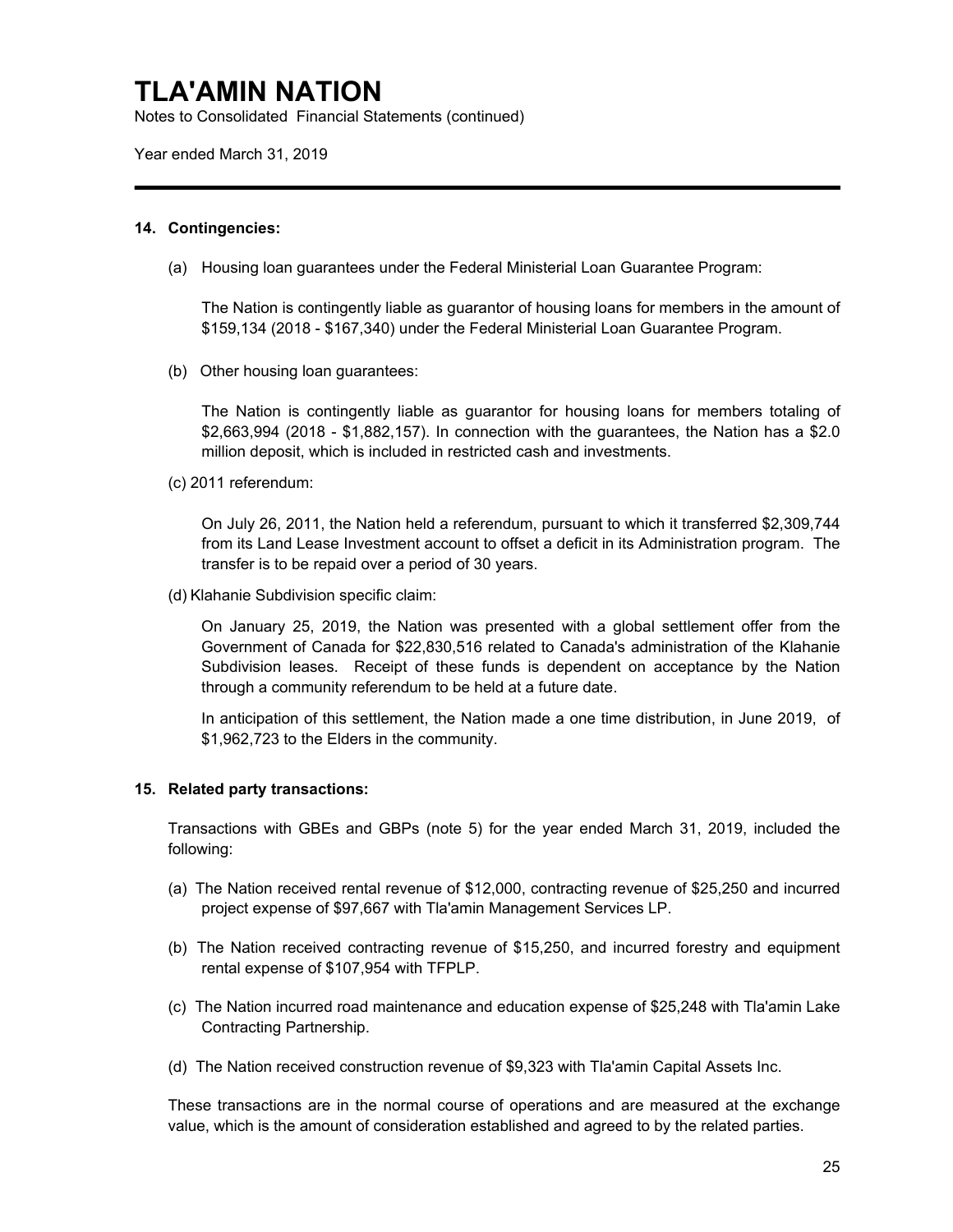Notes to Consolidated Financial Statements (continued)

Year ended March 31, 2019

#### **15. Related party transactions (continued):**

During the year ended March 31, 2019, the Nation acquired land from PRSCLP. As the change in ownership of the land was substantive and the fair value was supported by a third-party appraisal, the land was recorded at its agreed fair value of \$2.175 million.

#### **16. Financial instruments:**

(a) Credit risk:

Credit risk refers to the risk that counterparty may default on its contractual obligations resulting in a financial loss. The Nation holds its cash and cash equivalents with federally regulated chartered banks who are insured by the Canadian Deposit Insurance Corporation (note 2).

(b) Liquidity risk:

Liquidity risk is the risk that the Nation will not be able to meet its financial obligations as they become due. The Nation monitors the maturity of its financial liabilities and assesses whether it has sufficient cash to settle these financial obligations when due. The Nation is subject to non-financial covenants and restrictions in relation to its term debt. As at March 31, 2019 the Nation was in compliance with these covenants and restrictions.

The following table summarizes the contractual maturities of the Nation's financial liabilities:

| In \$ thousands                                                                  |    |             |     |              |                    | 2019                  |
|----------------------------------------------------------------------------------|----|-------------|-----|--------------|--------------------|-----------------------|
|                                                                                  |    | On demand   |     | Up to 1 year | Over 1 year        | Total                 |
| Accounts payable and<br>accrued liabilities<br>Term debt<br>Replacement reserves | \$ | 1,276<br>91 | -\$ | 2,756        | \$<br>\$<br>13,554 | 1,276<br>16,310<br>91 |
|                                                                                  | \$ | 1,367       | \$  | 2,756        | \$<br>13,554 \$    | 17,677                |
| In \$ thousand                                                                   |    |             |     |              |                    | 2018                  |
|                                                                                  |    | On demand   |     | Up to 1 year | Over 1 year        | Total                 |
| Accounts payable and<br>accrued liabilities                                      | \$ | 1,881       | \$  |              | \$<br>\$           | 1,881                 |
| Term debt                                                                        |    |             |     | 1,427        | 16,311             | 17,738                |
| Replacement reserves                                                             |    | 67          |     |              |                    | 67                    |
|                                                                                  | \$ | 1,948       | \$  | 1,427        | \$<br>16,311<br>\$ | 19,686                |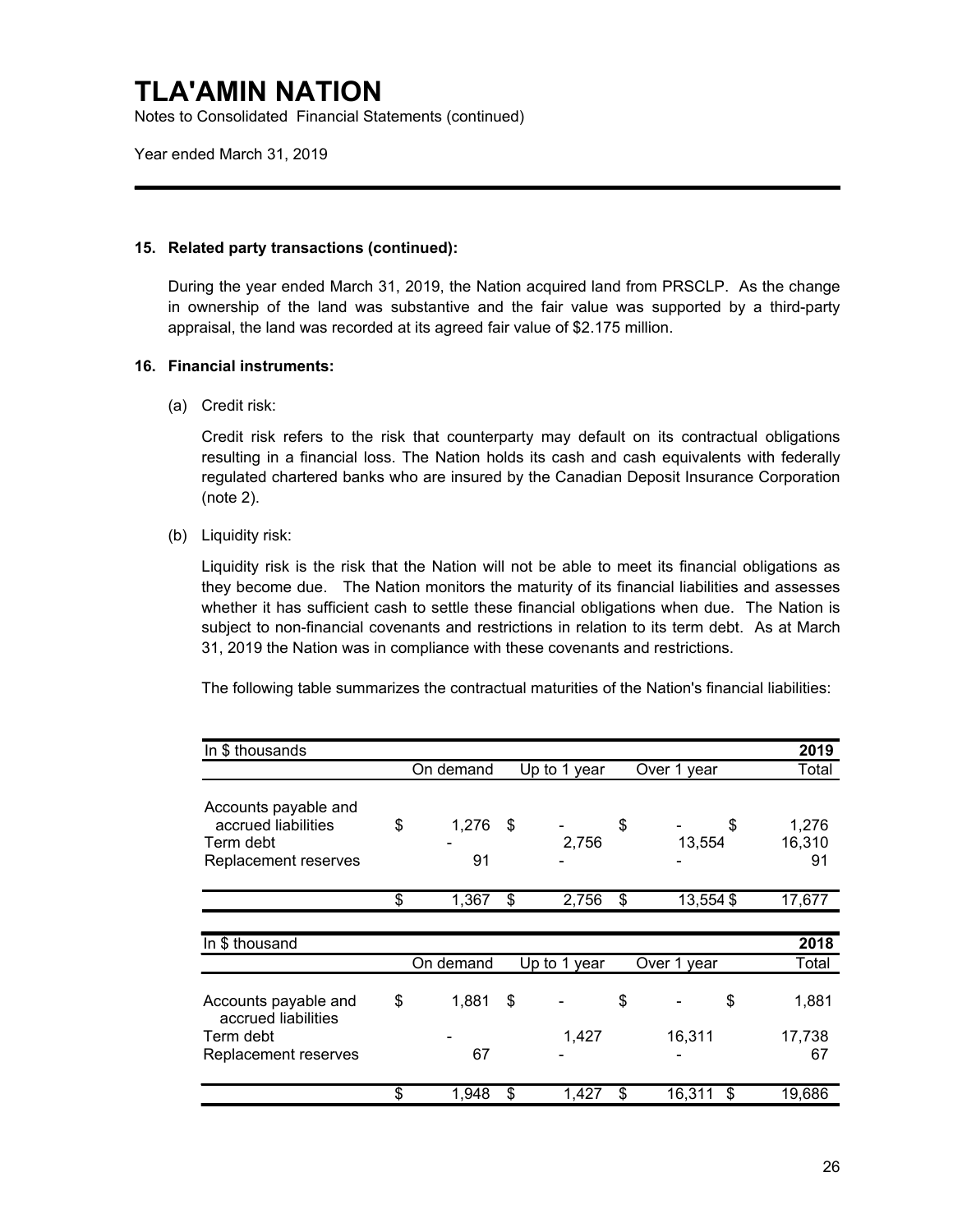Notes to Consolidated Financial Statements (continued)

Year ended March 31, 2019

#### **16. Financial instruments (continued):**

(c) Interest rate and cash flow risk:

Interest rate risk relates to the impact of changes in interest rates on the Nation's future cash inflows from its investments and future cash outflows on its term debt. The Nation's cash and cash equivalents are held in cash or short term money market instruments; accordingly, the Nation is not subject to significant interest rate risk in regards to these financial assets.

The Nation is subject to interest rate and cash flow risk with respect to its term debt, as disclosed in note 8. The Nation manages interest rate risk through negotiations with lenders at origination or renewal of loan agreements.

#### **17. Segmented information:**

Segmented information has been identified based on programs provided by the First Nation. Programs are provided by controlled Societies and departments, and their activities are reported by function in the consolidated statement of operations and accumulated surplus. Certain programs that have been separately disclosed are summarized below, with activity for the year ended March 31 summarized in Schedule 2.

(a) Administration

Administration provides the functions of corporate administration, finance, human resources, legislative services, elected officials, membership and registry, and cultural activities.

(b) Education

Education is responsible for administering and facilitating education programs including elementary and secondary, post-secondary, qualifying credit courses, and community education programs.

(c) Health

Health's focus is to improve and maintain health, lifestyle and wellness in the Nation.

(d) Housing

Housing relates to rental housing units owned or managed on by the Nation.

(e) Infrastructure

Infrastructure operates to maintain the Nation's infrastructure.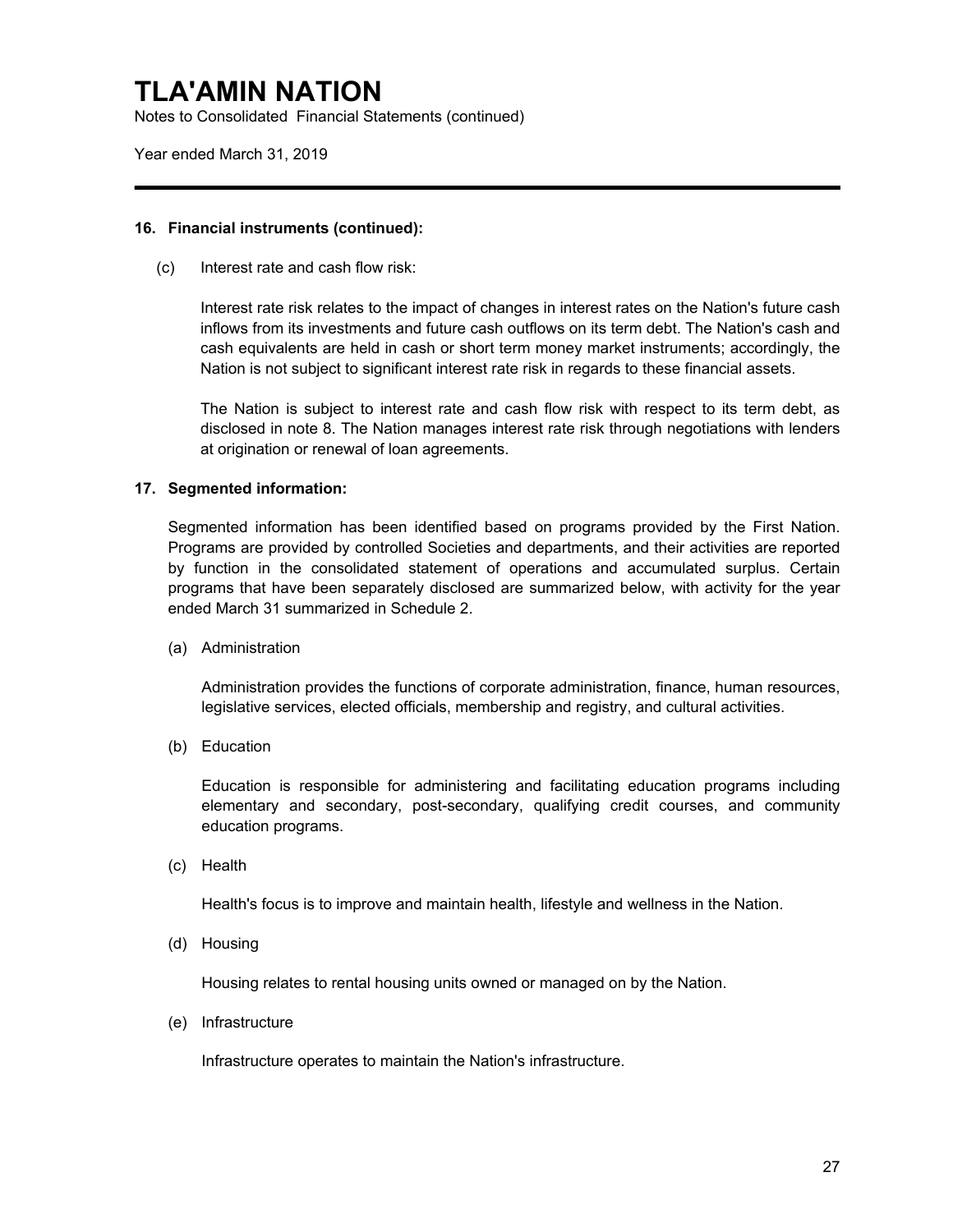Notes to Consolidated Financial Statements (continued)

Year ended March 31, 2019

#### **17. Segmented information (continued):**

(g) Land and resources

Land and resources operates to maintain the Nation's land and buildings, including fisheries and forestry.

(h) Social development

Social development provides social programs to Nation's members.

(i) Social housing

The Social housing program administers the CMHC program to provide and advocate for secure, affordable housing under the CMHC program.

(j) Taxation

Taxation includes revenue from property tax levies, goods and services tax and funds received from impact benefits and costs related to the administration of the property taxation department.

#### **18. Comparative figures:**

Certain comparative figures have been reclassified to conform with the financial statement presentation adopted in the current year.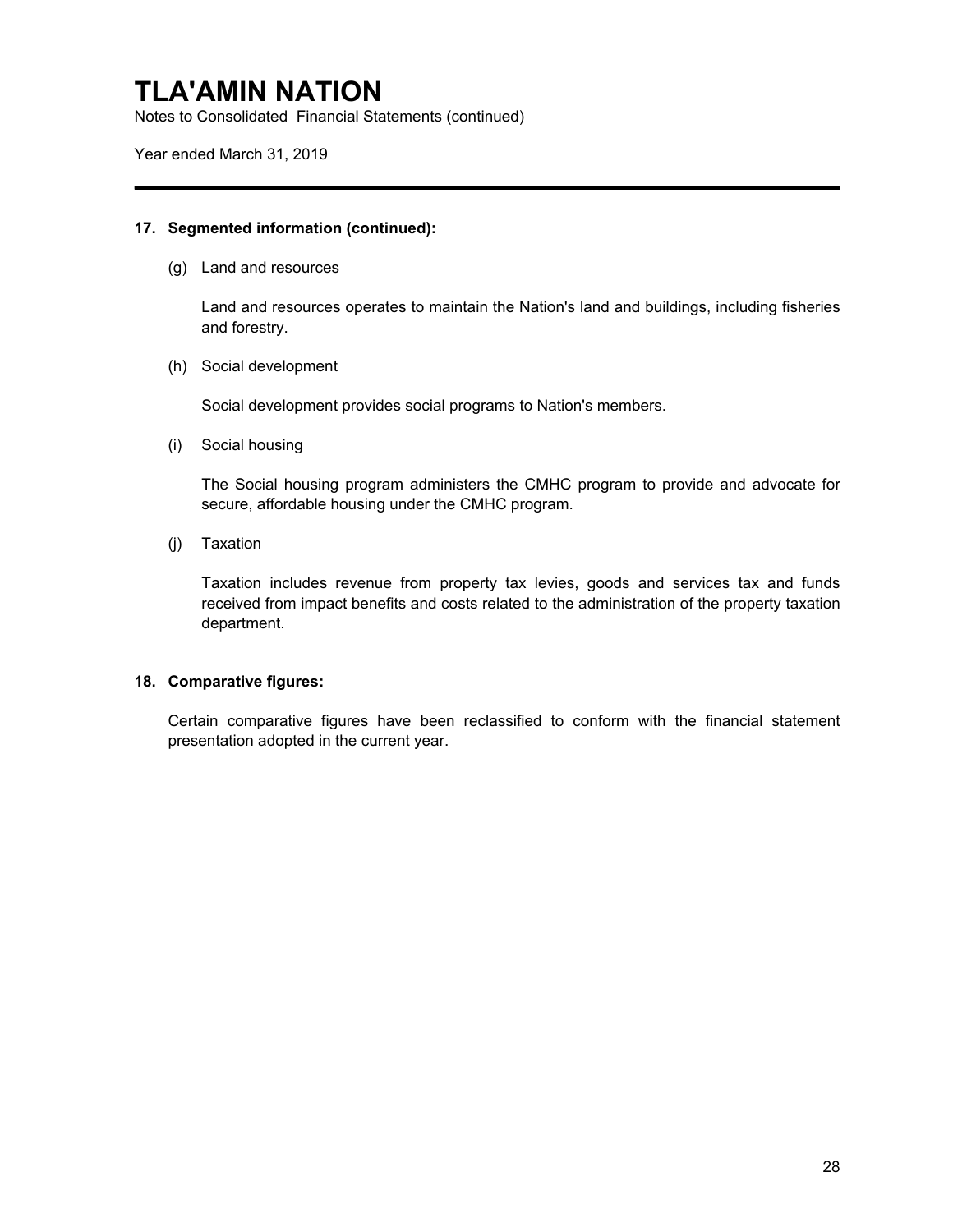Schedule 1 - Consolidated Expenses by Object

Year ended March 31, 2019 , with comparative information for 2018

|                                  | 2019             | 2018             |
|----------------------------------|------------------|------------------|
|                                  |                  |                  |
| Accounting and legal             | \$<br>285,565    | \$<br>386,441    |
| Amortization                     | 1,066,351        | 950,092          |
| Allowance for doubtful accounts  | 55,000           | 90,000           |
| Consulting                       | 412,805          | 431,191          |
| Education                        | 1,795,429        | 1,809,612        |
| Grants and bursaries             | 115,922          | 95,702           |
| Honoraria                        | 117,740          | 61,737           |
| Insurance                        | 321,087          | 302,057          |
| Interest                         | 719,208          | 780,935          |
| Miscellaneous                    | 56,944           | 50,845           |
| Programming                      | 461,858          | 360,273          |
| Repairs and maintenance          | 828,083          | 639,313          |
| Replacement reserve              | 52,021           | 22,692           |
| Social health and child benefits | 1,146,668        | 1,179,209        |
| <b>Supplies</b>                  | 478,110          | 417,578          |
| Telephone and utilities          | 383,736          | 370,669          |
| Travel and training              | 601,090          | 435,911          |
| Wages and benefits               | 5,007,159        | 4,340,426        |
|                                  |                  |                  |
|                                  | \$<br>13,904,776 | \$<br>12,724,683 |